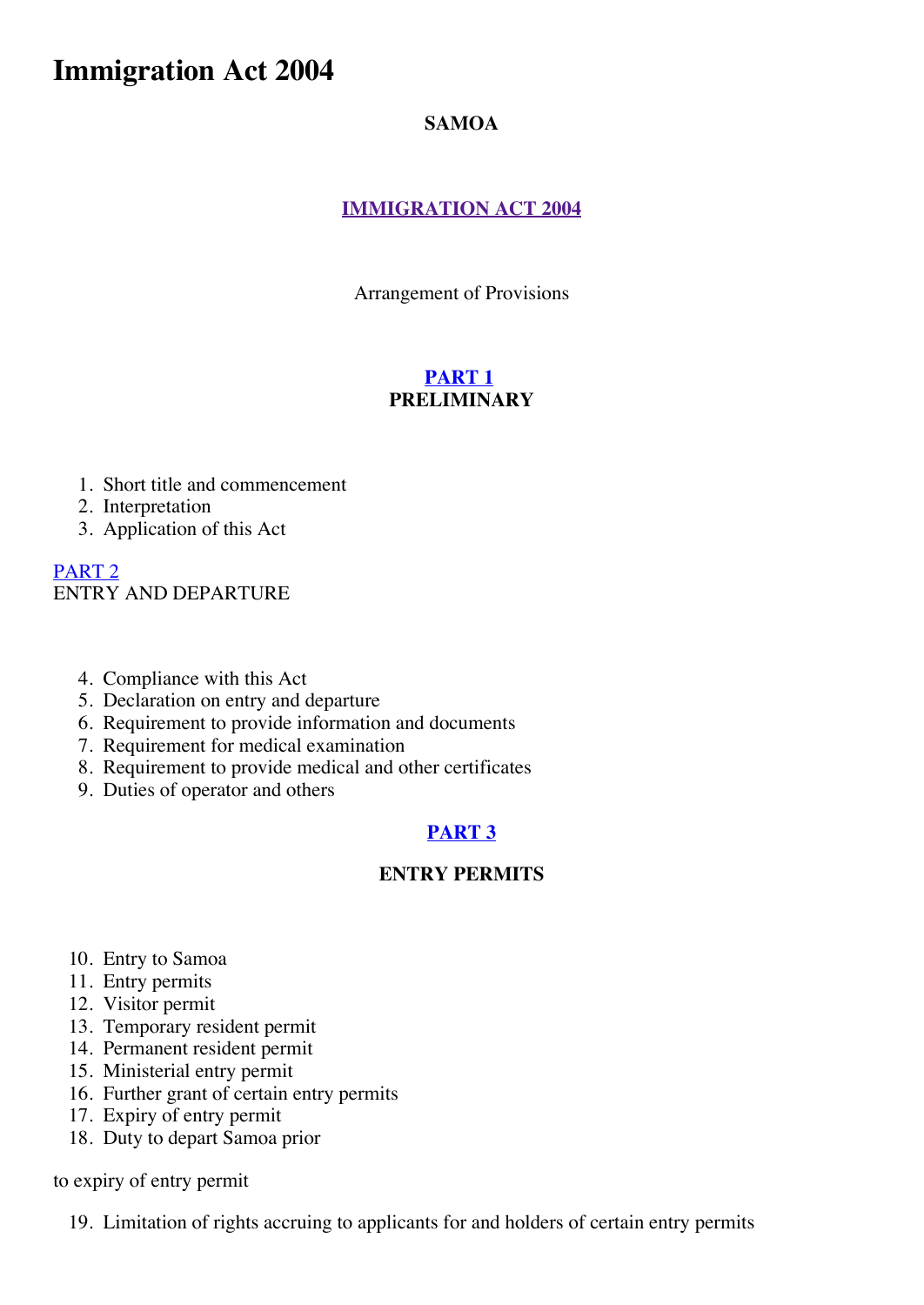### [PART](http://www.paclii.org/ws/legis/consol_act/ia2004138/index.html#p4) 4 CANCELLATION OF ENTRY PERMITS

- 20. Cancellation of visitor and temporary resident permits
- 21. Cancellation of ministerial entry permit
- 22. Cancellation of permanent resident permit
- 23. Appeal to the Supreme Court

### **PART 5**

#### **DEPARTURE PROHIBITION ORDER**

- 24. Order prohibiting departure from Samoa
- 25. Court departure prohibition order
- 26. Attorney General departure prohibition order
- 27. Further departure prohibition orders
- 28. No order as to costs

### **PART 6 PROHIBITED IMMIGRANT**

- 29. Prohibited immigrant
- 30. Who may be declared a prohibited immigrant
- 31. Offences and liability concerning a prohibited immigrant

#### **PART 7 DEPORTATION**

- 32. Deportation
- 33. Procedure for deportation
- 34. Transportation of deported person and certain others from Samoa

### **PART 8 EMPLOYMENT IN SAMOA**

- 35. *Repealed*
- 36. *Repealed*
- 37. *Repealed*

#### **PART 9 DUTY AND JURISDICTION OF COURTS**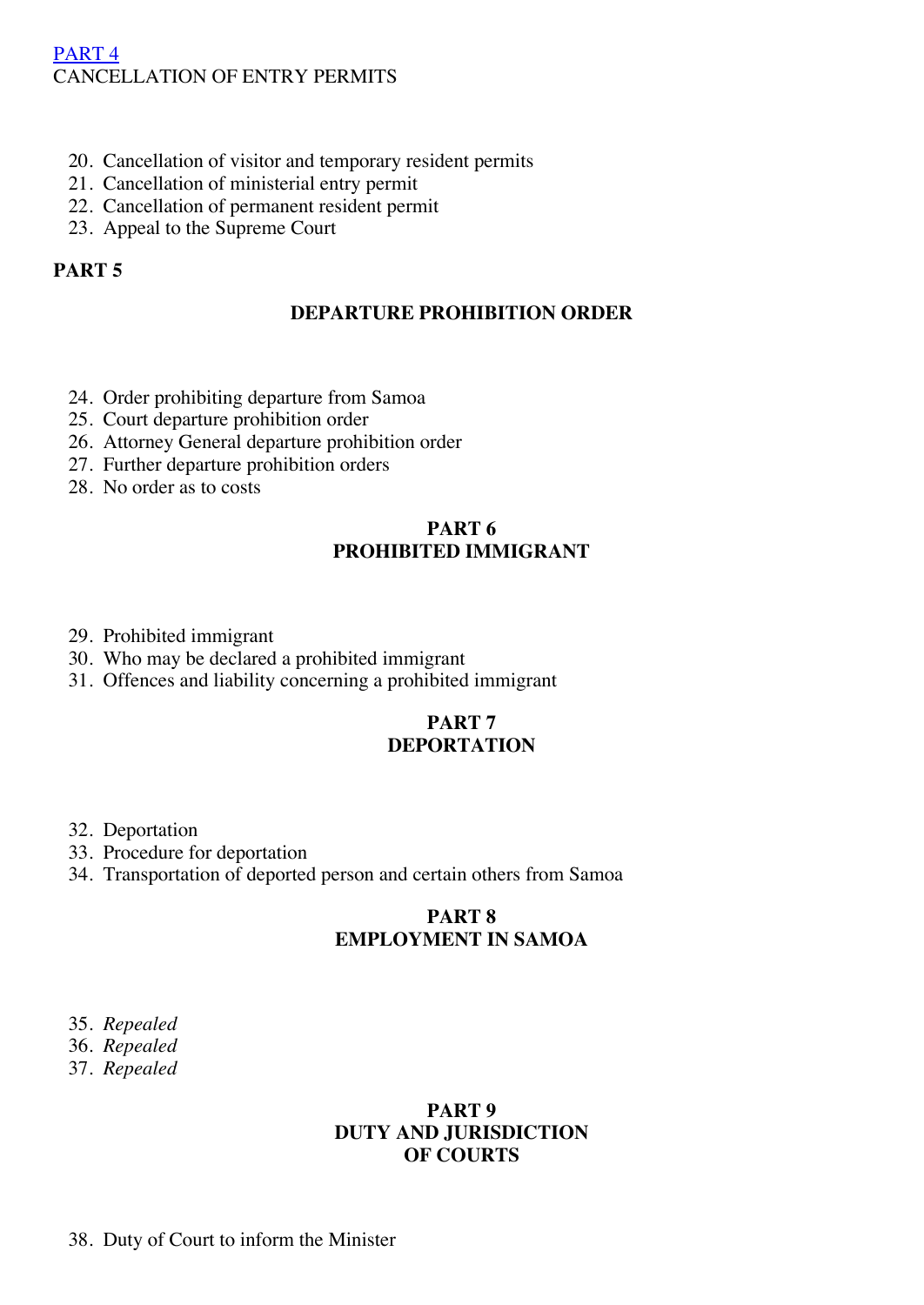#### **PART 10**

#### **TRANSIT PASSENGER PROVISIONS**

40. Transit permit

- 41. Transit passenger provisions
- 42. Transportation of transit passenger

#### **PART 11 MISCELLANEOUS**

- 43. Powers
- 44. Delegation by Minister
- 45. Delegation by Chief Executive Officer of the Ministry of Commerce, Industry and Labour
- 46. Duty to co-operate
- 47. Evidence by certificate
- 48. Minister to determine fees and charges
- 49. Offences and penalties
- 50. Seizure of ship and aircraft
- 51. Powers of officers
- 52. Administrative review
- 53. Establishment, maintenance and protection of registers and data
- 54. Service of notices
- 55. Regulations
- 56. Savings and transitional arrangements
- 57. Repeal and consequential amendments

Schedules

### **[IMMIGRATION](http://www.paclii.org/ws/legis/consol_act/ia2004138/) ACT 2004**

2004 No. 4

**AN ACT** relating to the entry into, presence in and the departure and removal from Samoa of aliens and certain other persons.

*[Assent date: 21 January 2004]*

*[Commencement date: 1 May 2004]*

**BE IT ENACTED** by the Legislative Assembly of Samoa in Parliament assembled as follows: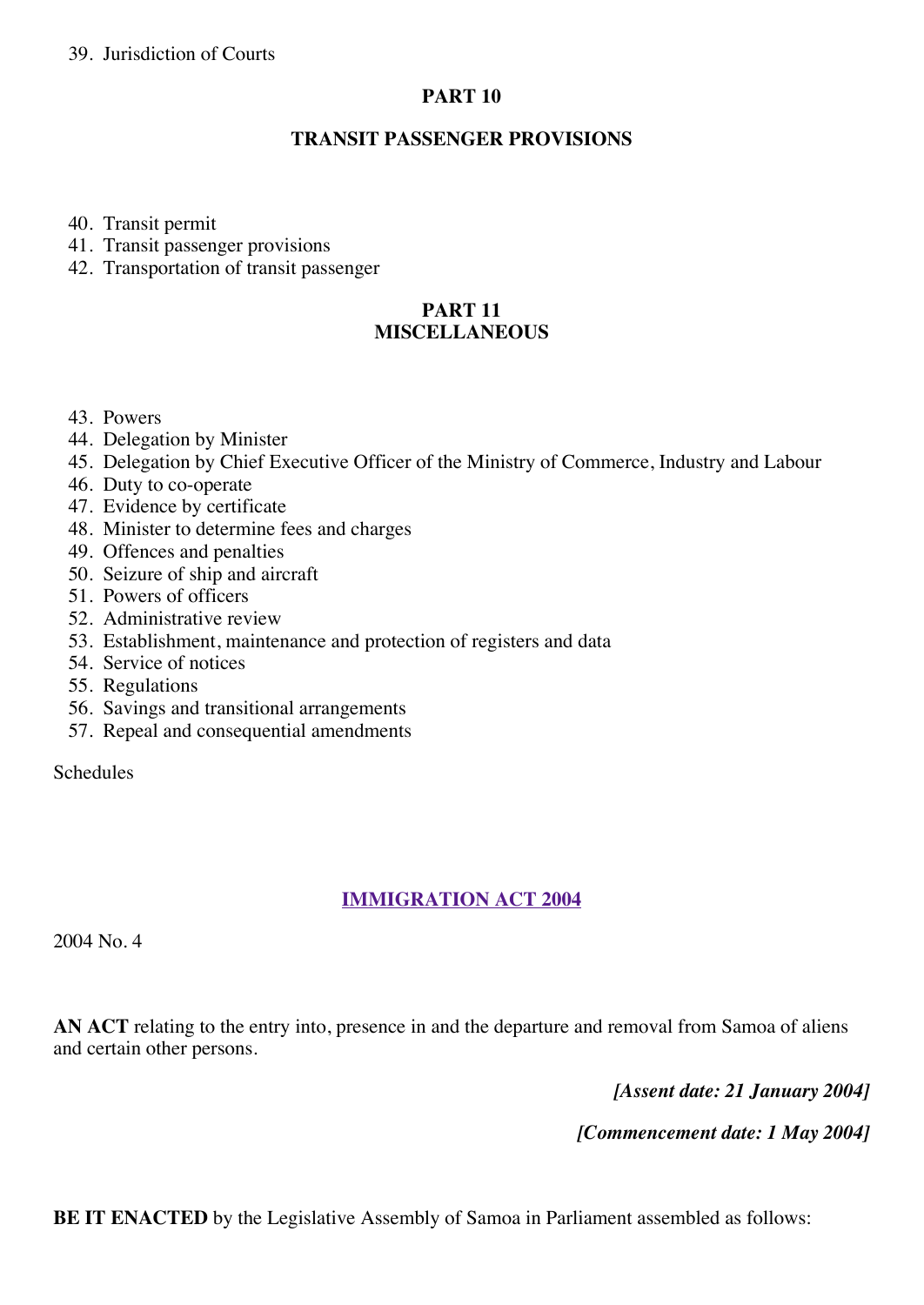### **PART 1 PRELIMINARY**

**1. Short title and commencement** – **(1)** This Act may be cited as the Immigration Act 2004.

**(2)** This Act commences on the date nominated by the Minister.

**(3)** Notice of commencement of this Act shall be published in Samoan and English in the Savali and 1 other newspaper circulating in Samoa.

**2. Interpretation** – In this Act, unless the context otherwise requires:

"aircraft" means any machine that can derive support in the atmosphere from the reactions of the air otherwise than by the reactions of the air against the surface of the earth;

"citizen" means a person who is a citizen of Samoa under the *[Citizenship](http://www.paclii.org/ws/legis/num_act/ca2004148/) Act 2004*;

"departure prohibition order" means an order made under section 25 or 26 prohibiting a person from departing or attempting to depart from Samoa for any place outside Samoa;

"deportation order" means an order made under section 32;

["employment"](http://www.paclii.org/ws/legis/consol_act/laera2013332/) includes any contract of service to which the [Labour](http://www.paclii.org/ws/legis/consol_act/laera2013332/) and Employment Relations Act 2013 applies, and work done, whether on a permanent, temporary or casual basis either for another person or on a self-employed basis but does not include employment exempted by the Minister by Notice concerning Samoa's:

(a) diplomatic and international and regional obligations and relationships; or

(b) national interest;

"entry permit" means a permit granted under **[Part](http://www.paclii.org/ws/legis/consol_act/laera2013332/index.html#p3) 3**;

"Government" means the Government of Samoa;

"Minister" means the Minister responsible for Immigration;

"ministerial entry permit" means a permit granted under section 15;

"officer" means an officer or other employee of the Ministry or agency responsible for Immigration and such other person as the Minister may nominate;

"operator" includes any captain or owner or operator or charterer or agent;

"permanent resident permit" means a permit granted under section 14;

"proclaimed area" means:

- (a) an area of a regulated port or airport; and
- (b) any other area or place; and
- (c) any transport between 1 proclaimed area and another proclaimed area,–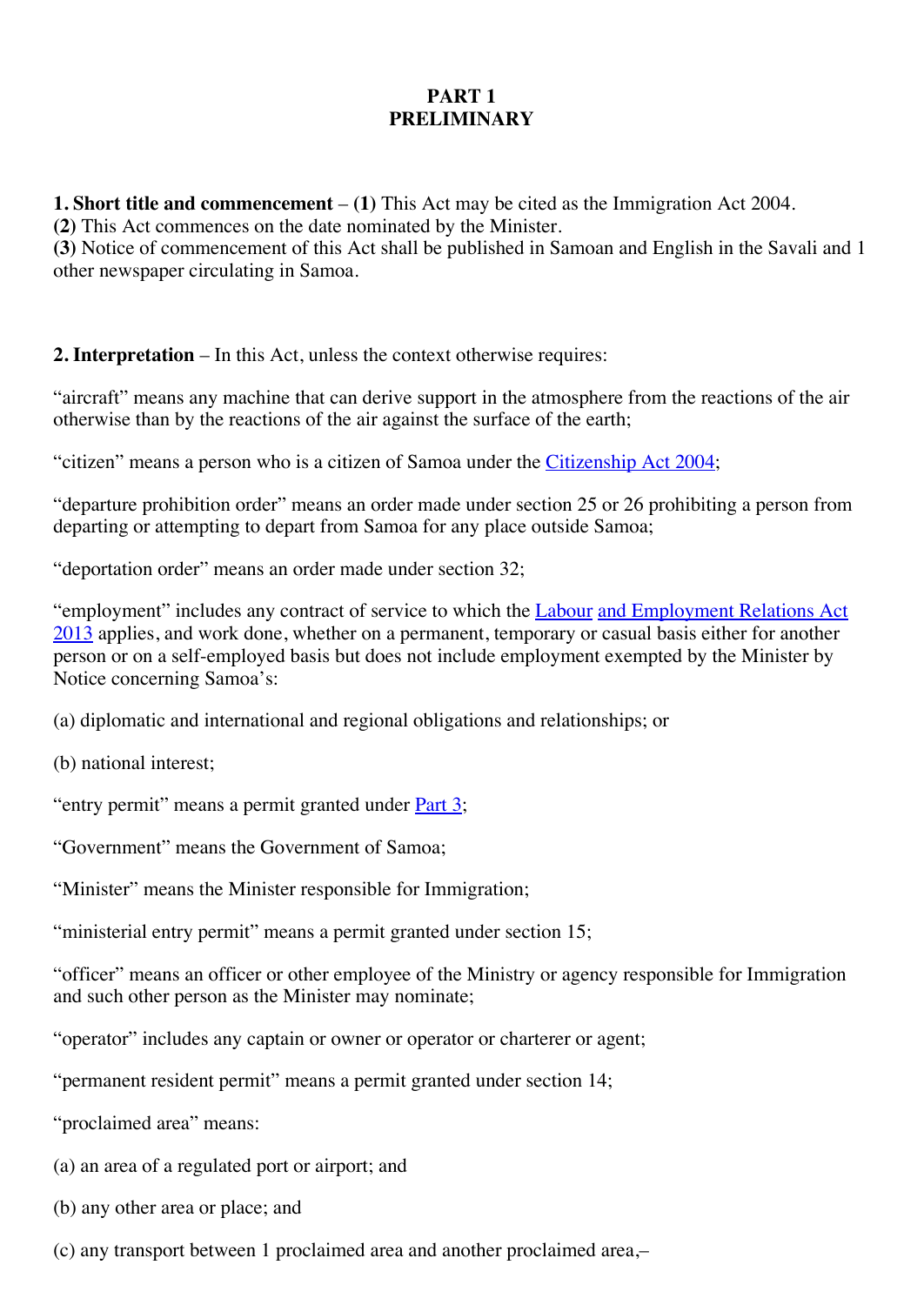designated as such by the Minister by Notice, and for the purposes of this Act entry into a proclaimed area shall not be taken as entry to Samoa;

"prohibited immigrant" means a person declared by the Minister to be such under section 29;

"regulated port or airport" means a port or airport in Samoa declared as such by the Minister by Notice;

"Samoa" means the Independent State of Samoa;

"ship" means every description of craft used, or capable of being used, in marine transportation and includes canoes, fishing vessels, hovercraft, non-displacement vessels and mobile offshore units:

"temporary resident permit" means a permit granted under section 13;

"transit passenger" means a person, other than a citizen or person holding an Entry Permit, who is travelling by ship or aircraft from a country or place outside Samoa to another country or place outside Samoa and whose journey requires the person to travel via Samoa or passage through Samoa as part of such journey and "in transit" and "transiting" shall have corresponding meanings;

"visitor permit" means a permit granted under section 12.

### **3. Application of this Act** – **(1)** This Act binds the Government.

**(2)** Despite any other law and subject to section 39:

(a) this Act applies to any act or omission or event which occurs in Samoa or any other place; and

(b) the Court of Appeal, the Supreme Court and the District Court have jurisdiction to hear and determine any matter for which this Act provides that Court with jurisdiction irrespective of whether any act or omission or event occurs in Samoa or any other place.

#### **PART 2 ENTRY AND DEPARTURE**

**4. Compliance with this Act** – **(1)** Subject to subsection (4), a person shall enter and depart from Samoa in accordance with the provisions of this Act.

**(2)** Except where the Minister may exempt a person from such requirement, a person shall enter and depart from Samoa through a regulated port or airport.

**(3)** A person who contravenes subsection (1) or (2) commits an offence.

**(4)** Despite the other provisions of this Act, it is not an offence for a person on a ship or aircraft which is wrecked or in distress to land or be landed in Samoa if the person presents himself or herself before the Minister or an officer nominated by the Minister at the first available opportunity after landing.

**5. Declaration on entry and departure** – **(1)** A person who is about to enter or who has entered Samoa or who is about to depart from Samoa shall, if required by the Minister by notice, complete and deliver to the Minister or to a person nominated by the Minister a declaration in a form approved by the Minister.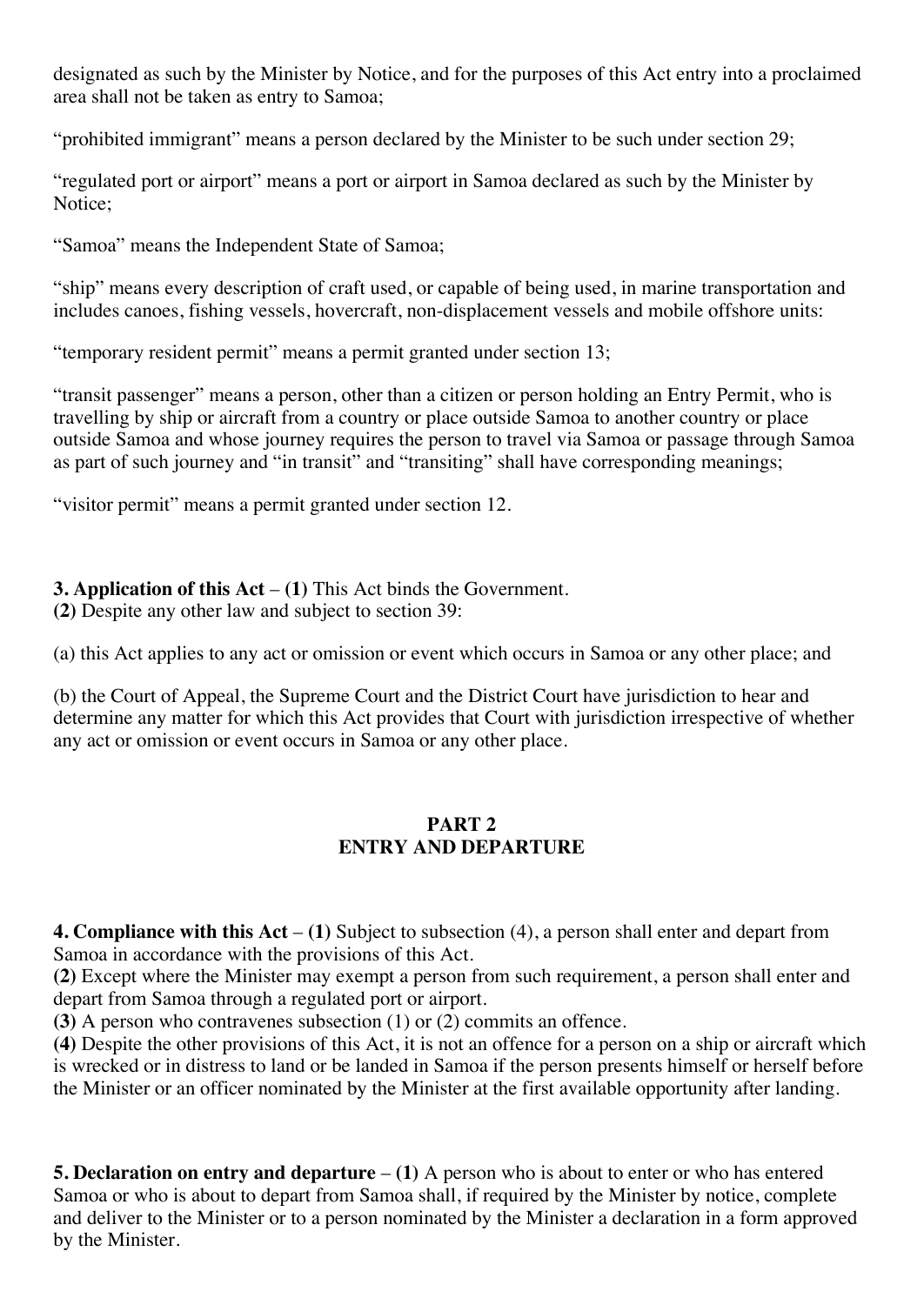**(2)** A person required to complete and deliver a declaration under subsection (1) commits an offence who:

(a) refuses or fails to do so; or

(b) completes and delivers a declaration which is in any respect false or misleading or incomplete.

**6. Requirement to provide information and documents** – **(1)** The Minister may require a person who is about to enter or who has entered Samoa or who is about to depart from Samoa to answer any question which the Minister or a person nominated by the Minister may ask concerning any matter determined by the Minister by Notice.

**(2)** The Minister may require a person who is about to enter or who has entered Samoa or who is about to depart from Samoa to provide the Minister or a person nominated by the Minister with any document held by or in the possession of or under the control of the person concerning any matter referred to in subsection (1).

**(3)** A person commits an offence who:

(a) refuses or fails to answer a question when required to do so under subsection (1); or

(b) provides a false or misleading or incomplete answer to a question under subsection (1); or

(c) refuses or fails to provide a document in accordance with subsection (2); or

(d) provides a false or misleading or incomplete document under subsection (2).

**7. Requirement for medical examination** – **(1)** The Minister shall seek the advice of the Minister responsible for health and the Chief Executive Officer of the Ministry responsible for health in the exercise of the Minister's powers under this section and section 8.

(2) The Minister may require a person who is about to enter or who has entered Samoa or who is about to depart from Samoa to be examined by a medical practitioner nominated by the Minister. (3) An examination by a medical practitioner under subsection (1) may include a requirement for the person to provide samples of the person's bodily tissue or other biological material. (4) A person commits an offence who:

(a) refuses or fails to be medically examined when required to do so under subsection (2); or

(b) refuses or fails to comply with any reasonable direction or requirement of a medical practitioner who is conducting a medical examination under subsection (2).

**8. Requirement to provide medical and other certificates** – (1) The Minister may require a person who is about to enter or who has entered Samoa or who is about to depart from Samoa to provide the Minister or a person nominated by the Minister with a certificate or other document in a form approved by the Minister concerning any matter determined by the Minister by notice. (2) A person commits an offence who:

(a) refuses or fails to provide a certificate or document when required to do so under subsection (1); or

(b) provides a false or misleading or incomplete certificate or document under subsection (1).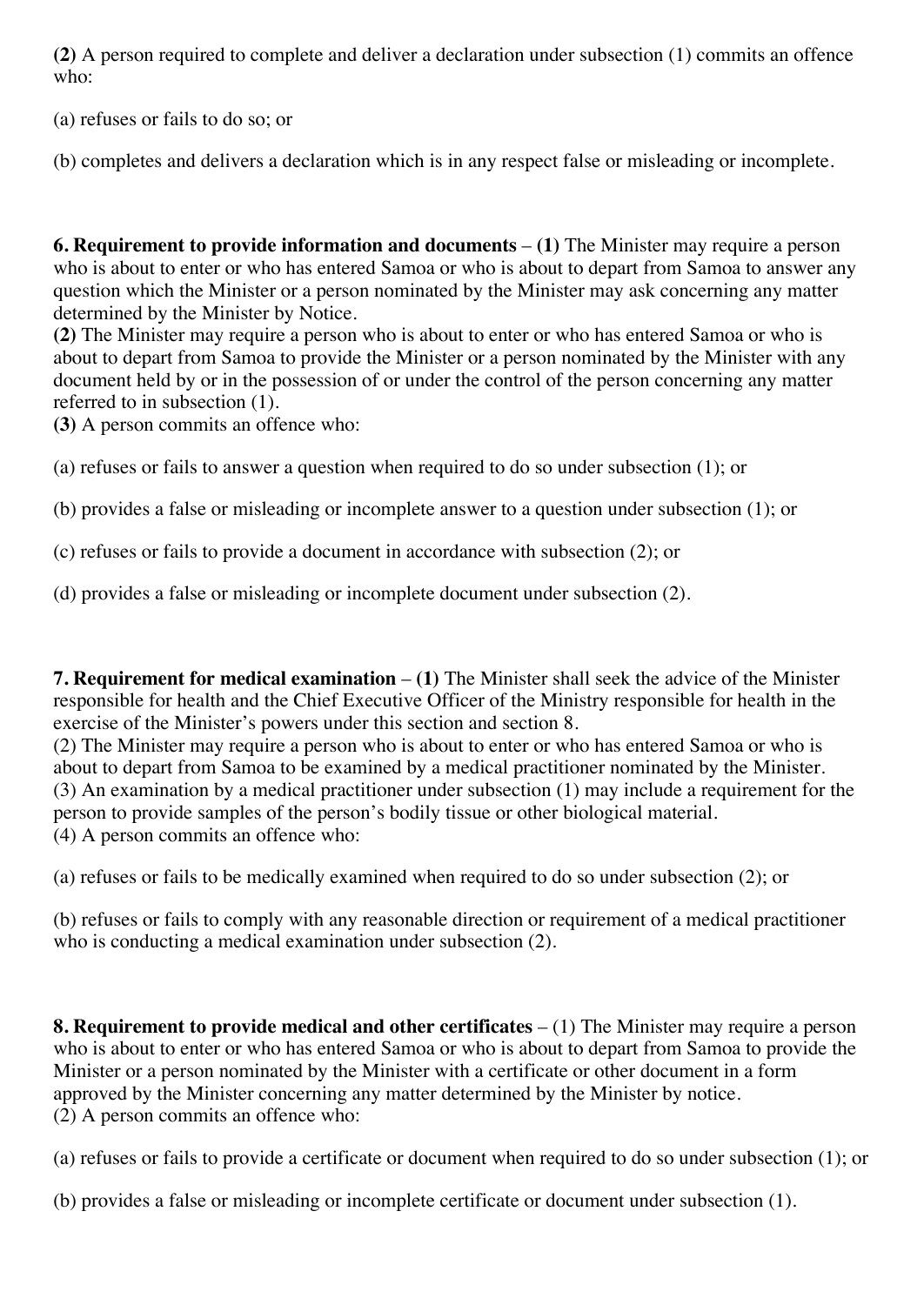**9. Duties of operator and others** – **(1)** The operator of a ship and aircraft about to arrive in or arriving in Samoa from some country or place outside Samoa shall:

(a) unless exempted by the Minister, ensure that the ship or aircraft enters Samoa and lands at a regulated port or airport, as the case may require;

(b) deliver to the officer on duty at the port or airport, as the case may require, prior to the ship or aircraft arriving at the port or airport or at any other time as the Minister may require a list of all persons on the ship or aircraft, including but not limited to the complete name, date of birth, nationality, and passport or other travel document number or details of a person on the ship or aircraft and any other information, as the Minister may require in a form approved by the Minister;

(c) provide to the Minister or person nominated by the Minister with any information as the operator may possess or which the operator may reasonably have within the operator's power or capacity to obtain and which is required by the Minister concerning a person on the ship or aircraft;

(d) inform the Minister or person nominated by the Minister if the operator knows or has reasonable cause to suspect or believe that a person on the ship or aircraft—

(i) has a contagious or other disease or illness or has a health condition which poses or could pose a risk to the health of aperson in Samoa; or

(ii) poses or could pose a risk to the safety of a person in Samoa; or

(iii) is a prohibited immigrant;

(e) not permit a person on the ship or aircraft to disembark until disembarkation has been authorised by an Officer;

(f) prevent, with any force as may be reasonably necessary in the circumstances, the disembarkation of a person—

(i) who has been given into the operator's custody under section 34 or 42; or

(ii) in respect of whom a deportation order is in place; or

(iii) in respect of whom the operator has been notified by an Officer that the person is a prohibited immigrant;

(g) make arrangements to the satisfaction of the Minister to enable Officers to inspect and examine each person on the ship or aircraft, as the case may require, and provide any accommodation and other facilities and assistance as the Minister may reasonably require to enable the Officers to perform their duties under this Act and any other law;

(h) ensure that a person is not uplifted by the operator for travel to Samoa where the person does not have the required passport or travel documents for the travel and the documents necessary for the person to seek entry to Samoa or to be in transit, as the case may be.

(2)Unless exempted by the Minister, the operator of any ship or aircraft shall ensure that the ship or aircraft departs from Samoa for any country or place outside Samoa only at a regulated port or airport. (3)The operator of a ship or aircraft about to depart from Samoa for any country or place outside Samoa shall provide the Minister with any information and documents as the Minister may determine by notice in a form determined by the Minister.

(4) The Minister may prohibit any ship or aircraft from arriving in or departing from Samoa until the Minister is satisfied that the operator of the ship or aircraft has complied with this Act or any other law.

(5) Where the Minister refuses permission for a person disembarking from a ship or aircraft to enter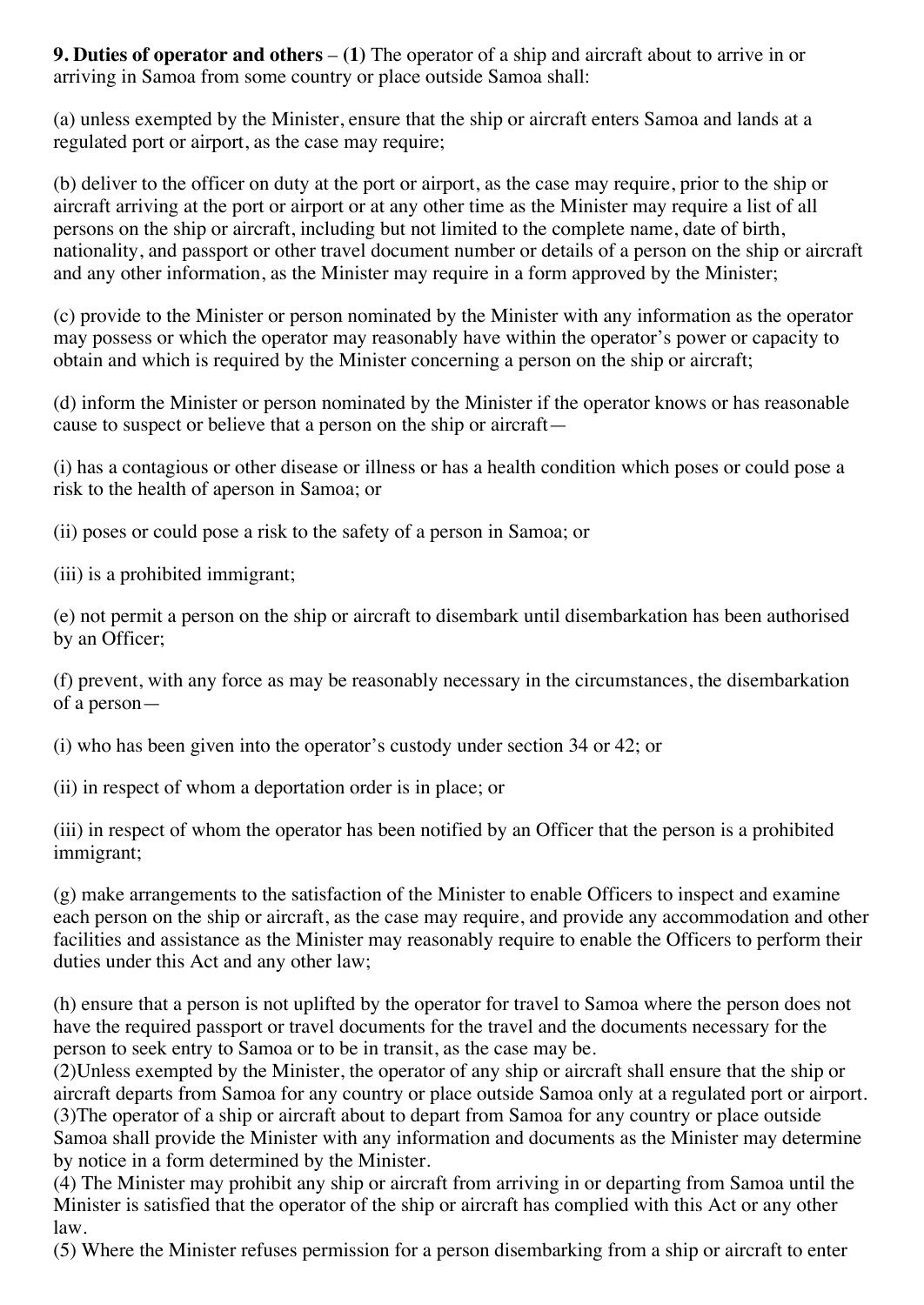Samoa or any proclaimed area the Minister may direct the operator of the ship or aircraft to receive and retain the person on the ship or aircraft using any force as may be reasonably necessary in the circumstances and to convey the person from Samoa to the country or place as the Minister may determine.

(6) The owner and manager of a regulated port and airport shall:

(a) make arrangements to the satisfaction of the Minister to enable officers to inspect and examine each person about to arrive in or arriving in or transiting Samoa on a ship or aircraft from some place outside Samoa or about to depart from Samoa for any country or place outside Samoa on a ship or aircraft, as the case may be; and

(b) provide any accommodation and other facilities and assistance as the Minister may reasonably require to enable the officers to perform their duties under this Act and any other law.

(7) In exercising any power or function under subsections  $(1)(g)$  and  $(6)$ , the Minister may determine the duties and responsibilities of operators of ships and aircraft and owners and operators of regulated ports and airports including but not limited to who shall meet the costs and expenses of compliance by such persons under such subsections.

**(8)** A person required to perform an act or function or duty under this section commits an offence who:

(a) refuses or fails to do so; or

(b) provides false or misleading or incomplete information or documents to the Minister or to an officer or to a person nominated by the Minister.

### **PART 3 ENTRY PERMITS**

**10. Entry to Samoa** – **(1)** Subject to this Act, a person other than a citizen, shall not enter Samoa without an entry permit.

**(2)** In exercising any power, duty or function under this Part and Part X, the Minister may require a person, other than a citizen, to apply for and be granted an entry permit or transit permit, as the case may require, prior to the person commencing any journey or travel to Samoa from any country or place outside Samoa.

**(3)** A person who contravenes subsection (1) commits an offence.

#### **11. Entry permits** – **(1)** There shall be only the following entry permits:

(a) visitor permit;

(b) temporary resident permit;

(c) permanent resident permit; and

(d) ministerial entry permit.

**(2)** In addition to the entry permits under subsection (1) there shall be a transit permit granted under Part 10.

**(3)** An entry permit:

(a) shall be issued in a form or forms approved by the Minister; and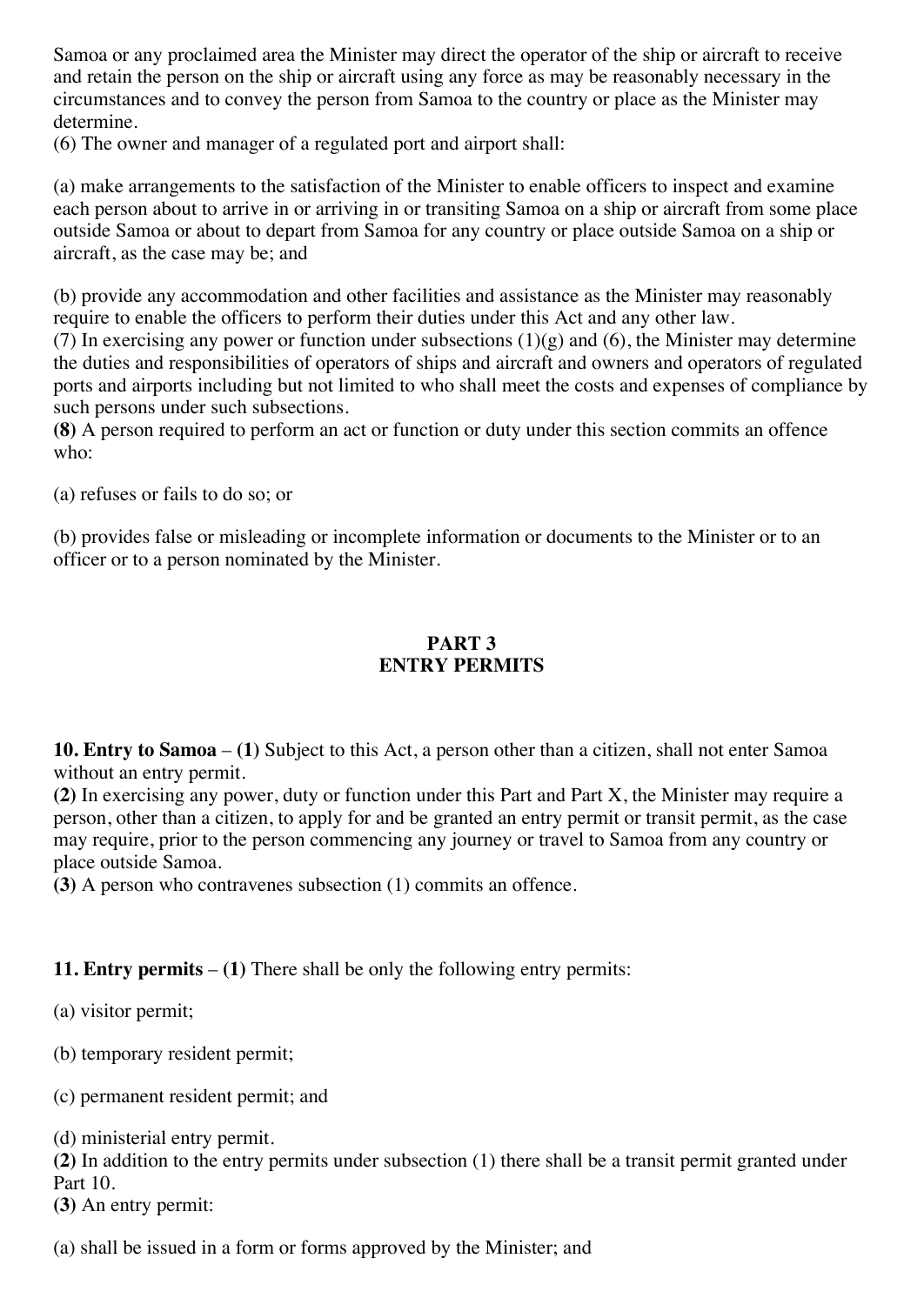(b) may include at the time of issue or at any time subsequently such terms and conditions as the Minister may determine.

**(4)** The terms and conditions under subsection (3) may include but are not limited to sponsorship and the provision of security by way of a bond or otherwise in forms determined by the Minister.

**(5)** Where a term or condition includes sponsorship, the sponsor is liable for all costs and expenses in connection with the care, maintenance and treatment of the person sponsored during such person's presence in Samoa and conveyance from Samoa and to pay to the Government any costs and expenses incurred by the Government in connection with the care, maintenance and treatment of such person during the person's presence in Samoa and conveyance from Samoa.

**(6)** A visitor permit may be applied for with or without a written application as the Minister may determine in a form approved by the Minister.

**(7)** A temporary resident permit and a permanent resident permit shall be applied for on an application form or forms approved by the Minister.

**(8)** A ministerial entry permit may be applied for with or without a written application as the Minister may determine in a form approved by the Minister.

**(9)** An application for an entry permit, whether made in writing or otherwise, shall be accompanied by the required fee.

**(10)** Despite the provisions of this Act, the Minister by notice may make provision for the grant of an entry permit or transit permit, as the case may require, for a child born in Samoa or a proclaimed area to the holder of an entry permit or transit permit.

**(11)** Subject to this Act, the Minister may grant an entry permit.

**12. Visitor permit** – **(1)** For the purposes of this Act and subject to this Act, a visitor permit is a permit to enter Samoa once or more often (as determined by the Minister) during the currency of the permit and to remain in Samoa for a period up to a maximum of 60 days as determined by the Minister.

**(2)** A visitor permit is granted only to a person entering Samoa:

(a) as a tourist; or

(b) for religious or cultural purposes; or

(c) for family re-union or family support purposes; or

(d) for business purposes; or

(e) for the purpose of accompanying a person entering Samoa under this subsection.

**(3)** Save where a person has been granted an entry permit to undertake employment in Samoa under the Labour and [Employment](http://www.paclii.org/ws/legis/consol_act/laera2013332/) Relations Act[2013](http://www.paclii.org/ws/legis/consol_act/laera2013332/), a person granted a visitor permit shall not undertake employment in Samoa during the period in which the person is in Samoa.

**(4)** A visitor permit shall only be granted to a person who is able to establish to the satisfaction of the Minister that the person:

(a) is of good health and character; and

(b) has met or will meet, as the case may require, any eligibility criteria determined by the Minister by notice.

**13. Temporary resident permit** – **(1)** For the purposes of this Act and subject to this Act, a temporary resident permit is a permit to enter Samoa and re-enter Samoa during the currency of the permit and to remain in Samoa up to a maximum of 3 years.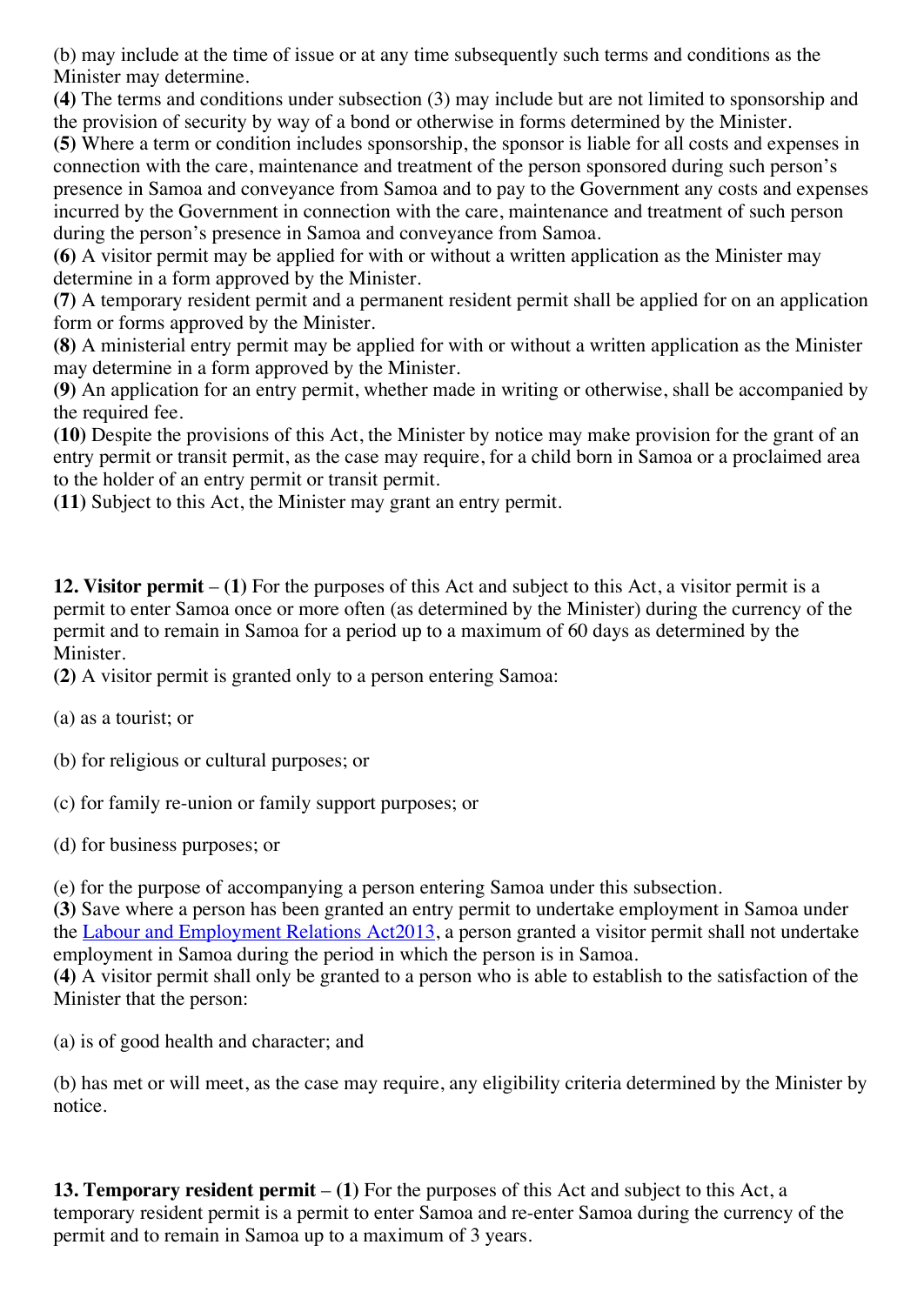**(2)** A temporary resident permit is granted only to a person entering Samoa for:

(a) the conduct of business in Samoa; or

(b) employment in Samoa; or

(c) study in Samoa; or

(d) academic or scientific research in Samoa; or

(e) a cultural or religious purpose; or

(f) a family re-union or family support purpose; or

(g) a purpose approved by the Minister; or

(h) the purpose of accompanying a person entering Samoa under this subsection.

**(3)** Save where a person has been granted an entry permit to undertake employment in Samoa under the Labour and [Employment](http://www.paclii.org/ws/legis/consol_act/laera2013332/) Relations Act[2013](http://www.paclii.org/ws/legis/consol_act/laera2013332/), a person granted a temporary resident permit shall not undertake employment in Samoa during the period in which the person is in Samoa. **(4)** A temporary resident permit is granted only to a person who is able to establish to the satisfaction of the Minister that the person:

(a) is of good health and character; and

(b) has met or will meet, as the case may require, any eligibility criteria determined by the Minister by notice.

**14. Permanent resident permit** – **(1)** Subject to this Act and for the purposes of this Act and the [Citizenship](http://www.paclii.org/ws/legis/num_act/ca2004148/) Act 2004, a permanent resident permit is a permit to enter and re-enter Samoa during the currency of the permit and remain in Samoa permanently. **(2)** Cabinet may by notice determine:

(a) the maximum number of permanent resident permits which may be granted by the Minister in any year and such number shall be referred to as the quota for that year; and

(b) subject to this Act, eligibility criteria and residency requirements for granting a permanent resident permit.

**(3)** A permanent resident permit shall:

(a) not be granted by the Minister where to do so would exceed the quota for that year;

(b) be granted only to a person who is able to establish to the satisfaction of the Minister that the person—

(i) is of good health, character and standing; and

(ii) has observed the laws of Samoa; and

(iii) has met or will meet, as the case may require, any eligibility criteria and residency requirements determined by Cabinet under subsection (2)(b).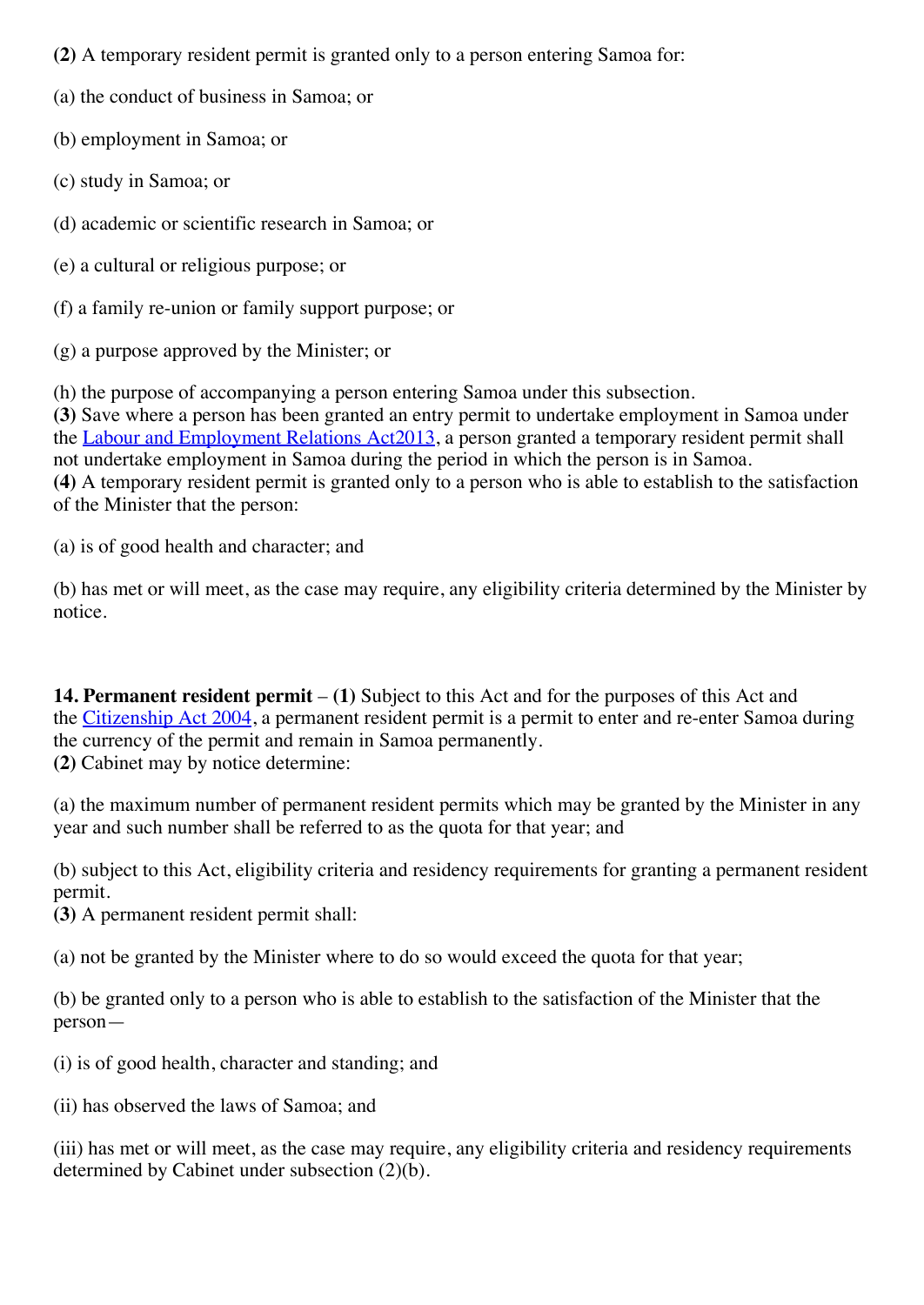**15. Ministerial entry permit** – **(1)** For the purposes of this Act and subject to this Act, a ministerial entry permit is a permit to enter Samoa once or more often (as determined by the Minister) during the currency of the permit and to remain in Samoa for such period as the Minister may determine. **(2)** Subject to this section, a ministerial entry permit shall be granted by the Minister only to a person:

(a) who is a Head of State or Head of Government (howsoever called) or who is a member of an official delegation or official party from a country other than Samoa during an official visit to Samoa by such person; or

(b) who is a person duly accredited to the Government by any other country or by an international or regional organisation; or

(c) who is a member of the immediate family of a person referred to in paragraphs (a) and (b); or

(d) who is a member of a police service or a military force or a security service of a country declared by Cabinet to be friendly to Samoa; or

(e) who is a passenger or member of the crew of a ship or aircraft carrying passengers or cargo for reward to and from Samoa.

**(3)** A ministerial entry permit may be granted to a person or a class of persons and for the purpose of removal of doubt, a ministerial entry permit which is granted to a class of persons shall be taken for all purposes to be a ministerial entry permit for a person who is a member of such class of persons whether such person is named or not named in such permit.

**(4)** Save where a person has been granted an entry permit to undertake employment in Samoa under the [Labour](http://www.paclii.org/ws/legis/consol_act/laera2013332/) and [Employment](http://www.paclii.org/ws/legis/consol_act/laera2013332/) Relations Act 2013, a person granted a ministerial entry permit shall not undertake employment in Samoa during the period in which the person is in Samoa.

**16. Further grant of certain entry permits** – **(1)** Subject to compliance with the terms of this Act, the Minister may grant further visitor permits or temporary resident permits or ministerial entry permits, as the case may require.

**(2)** The Minister may require a person seeking an entry permit under subsection (1) to do so by application in a form approved by the Minister.

**17. Expiry of entry permit** – Unless an entry permit states otherwise, the permit expires on the commencement of the next day succeeding the date of expiry of the permit.

**18. Duty to depart Samoa prior to expiry of entry permit** – **(1)** Subject to this Act, the holder of an entry permit shall depart from Samoa prior to the expiry of such permit. **(2)** A person who contravenes subsection (1) commits an offence.

**19. Limitation of rights accruing to applicants for and holders of entry permits** – **(1)** Subject to the Constitution and this Act and despite the provisions of any other law, a person who applies for or is the holder of an entry permit, other than the holder a permanent resident permit, shall not have any right or entitlement to:

(a) the grant of an entry permit; or

(b) challenge or seek review or bring any other legal proceedings whatsoever, including but not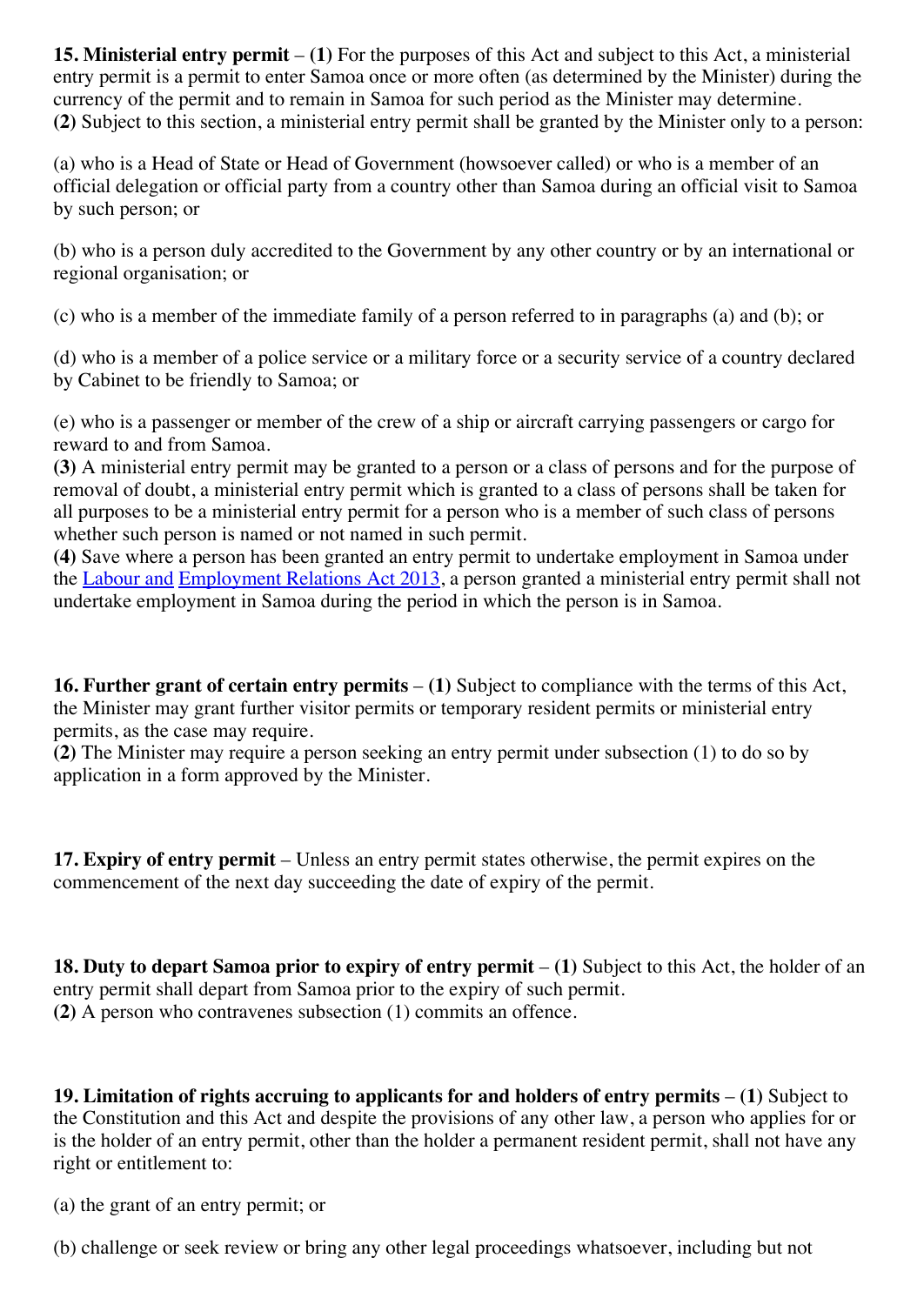limited to any prerogative writ or judicial review, in any Court concerning—

(i) the grant or denial of an entry permit; or

(ii) the cancellation of an entry permit; or

(iii) the imposition of any term or condition for any entry permit granted under this Act. **(2)** The Court of Appeal, the Supreme Court and the District Court do not have the power or jurisdiction to make any decision or order concerning or touching upon any matter under subsection  $(1)(a)$  or  $(b)$ .

### **PART 4 CANCELLATION OF ENTRY PERMITS**

**20. Cancellation of visitor and temporary resident permits** – **(1)** A visitor permit or a temporary resident permit is cancelled if the person granted the permit:

(a) fails to enter Samoa within any period specified in such permit; or

(b) is convicted in Samoa or elsewhere of any offence nominated by the Minister by notice and has not received a free pardon, –

and the person shall, if in Samoa, depart from Samoa forthwith.

**(2)** A visitor permit and a temporary resident permit may be cancelled by the Minister if the Minister is satisfied on reasonable grounds that the person granted the permit:

(a) provided false or misleading or incomplete information as part of the person's application for such permit; or

(b) has contravened section 12(3) or 13(3); or

(c) has breached any of the terms and conditions attached to such permit; or

(d) has acted in a manner inconsistent with the person's stated purpose in being in Samoa or that the circumstances under which the permit was granted no longer apply; or

(e) has acted in a manner which is detrimental to the peace, order or good governance of Samoa or which is detrimental to the well-being of Samoa; or

(f) is without sufficient lawful means of support for the person or any of the person's dependants; or

(g) if the person has an entry permit to undertake employment, the employment has ceased. **(3)** If a permit is cancelled under this section the Minister shall cause to be served on the person a written notice to this effect.

**(4)** The notice under subsection (3) shall:

(a) be in Samoan or English; and

(b) state under which provision of this Act the Minister has acted; and

(c) advise the person that if the decision to cancel the permit was made by an officer, the person may appeal the cancellation to the Minister in writing; and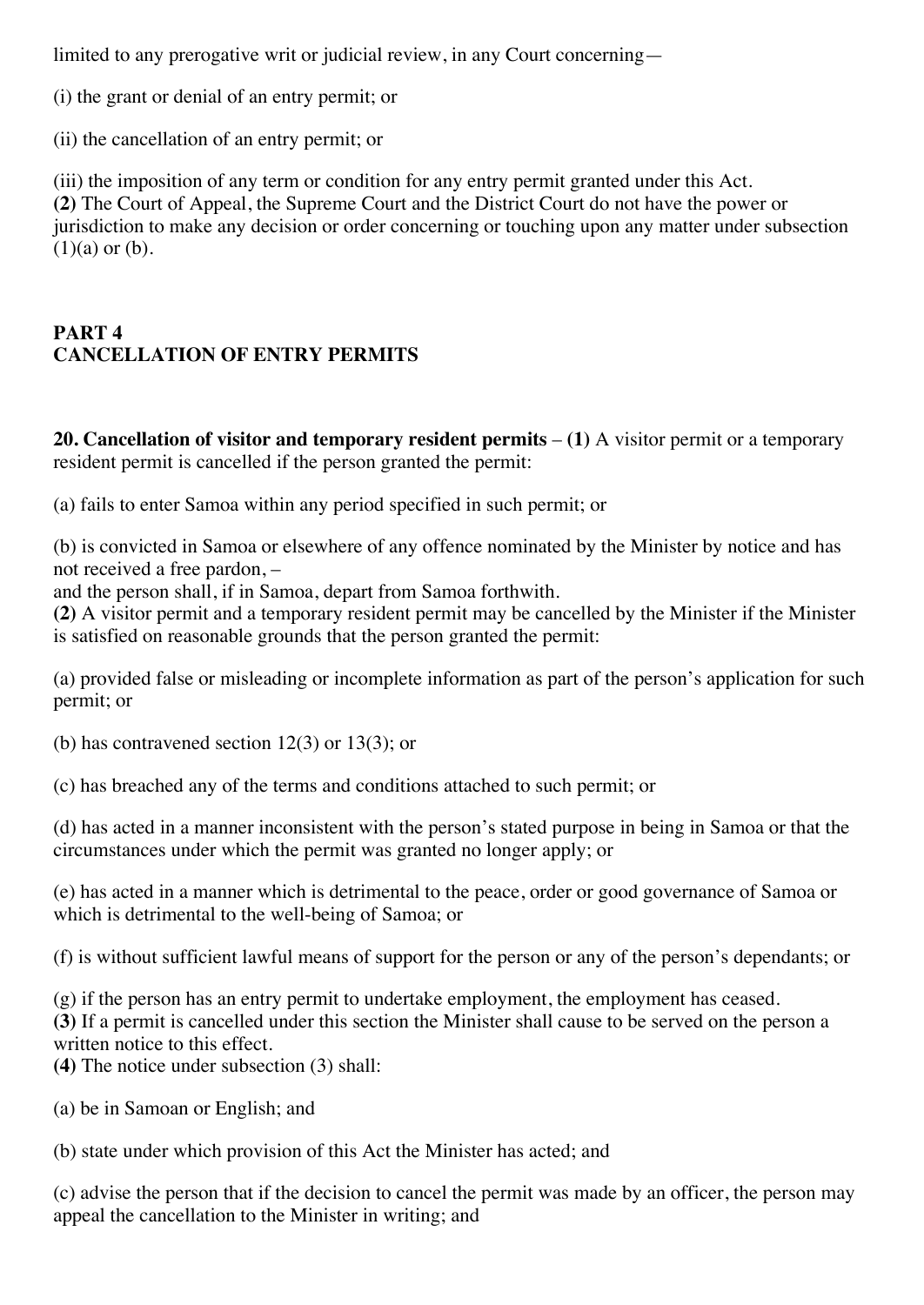(d) advise the person that an appeal made under paragraph (c) does not suspend the operation of the cancellation.

**(5)** Upon receipt of an appeal under subsection (4)(c), the Minister shall review the decision of the officer and may:

(a) confirm the cancellation; or

(b) cancel the cancellation.

**(6)**Under subsection (5)(b), the Minister may impose any terms and conditions on the permit as the Minister deems appropriate.

**(7)** Upon the Minister determining an appeal under subsection (5) the Minister shall cause to be served on the person the subject of the appeal a notice advising the Minister's decision.

**(8)** If the Minister's decision under subsection (5) is to confirm the cancellation, the person shall depart from Samoa forthwith and any failure by the person to do so are grounds for the person's immediate deportation.

**21. Cancellation of ministerial entry permit** – **(1)** The Minister may cancel a ministerial entry permit on any grounds which the Minister deems fit.

**(2)** If the Minister cancels a permit under subsection (1), the Minister shall cause to be served on the person notice in Samoan or English to that effect and requiring the person to depart from Samoa forthwith and advising that any failure by the person to do so shall be grounds for the person's immediate deportation.

**22. Cancellation of permanent resident permit** – **(1)** A permanent resident permit is cancelled if the person granted the permit is convicted in Samoa of any offence nominated by the Minister by notice and has not received a free pardon.

**(2)** If the person granted a permanent resident permit:

(a) has obtained the permit by providing the Minister with false or misleading or incomplete information; or

(b) has breached any term or condition attached to the permit; or

(c) has acted in a manner which is detrimental to the peace, order or good governance of Samoa or which is detrimental to the well-being of Samoa; or

(d) fails to meet any residency requirement under section  $14(3)(b)(iii)$ , –

the Minister shall cause to be served on the person a notice to show cause ("notice") why the Minister should not cancel the person's permanent resident permit. **(3)**The notice shall:

(a) be in Samoan or English;

(b) state under which provision of this Act the Minister is acting;

(c) provide a summary of the information on which the Minister is relying; and

(d) provide advice to the effect that the person has 21 days from the date of the notice to provide the Minister with a written submission as to why the Minister should not cancel the person's permanent resident permit.

**(4)** At the expiration of the 21 days period referred to in subsection (3)(d), the Minister shall, after taking into account any submission made by the person under subsection (3)(d):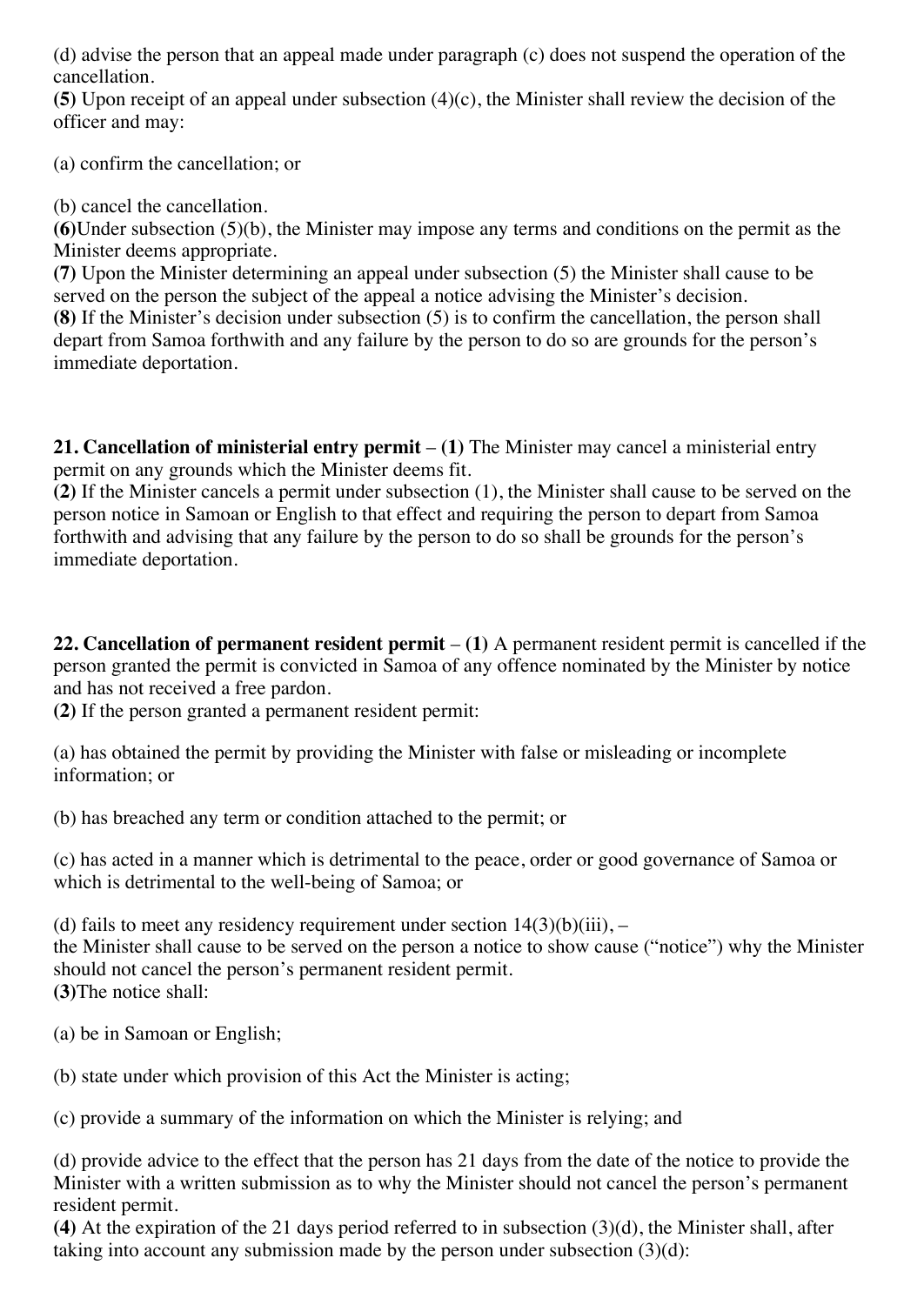(a) cancel the person's permit; or

(b) withdraw the notice under subsection (2).

**(5)** If the Minister withdraws the notice under subsection 4(b), the Minister may impose any terms and conditions to be attached to the permit as the Minister deems fit.

**(6)** The Minister shall cause to be served on the person a notice of the Minister's decision under subsection  $(4)$ .

**(7)** The notice under subsection (6) shall:

(a) be in Samoan or English; and

(b) if the Minister's decision is to cancel the permit, provide reasons for that decision and advice to the effect that the person has 14 days from the date of the Minister's notice to appeal to the Supreme Court against the Minister's decision.

**(8)** A person served with notice under subsection (7)(b) has 14 days from the date of the Minister's notice to appeal to the Supreme Court concerning the Minister's decision to cancel the person's permanent resident permit.

**(9)** An appeal under subsection (8) shall only be made upon the grounds that Minister has:

(a) not acted pursuant to the Constitution or this Act or both; or

(b) that in all of the circumstances the Minister has acted unreasonably.

**(10)** For the purpose of avoidance of doubt, an appeal under subsection (8) shall not include or concern or touch upon any decision of the Minister under subsection (5).

**(11)** If a person appeals under subsection (8), the person's permanent resident permit shall remain valid and of full force until the completion of the appeal.

**(12)** If the person does not appeal under subsection (8), the person's permit is cancelled as of the 15th day after notice under subsection (6) has been served on the person and the person shall depart from Samoa forthwith and any failure by the person to do so shall be grounds for the person's immediate deportation.

**23. Appeal to the Supreme Court** – **(1)** Subject to Part 9, the Supreme Court has jurisdiction to determine an appeal brought under section 22(8).

**(2)** On the hearing of an appeal under section 22(8), the Supreme Court:

(a) shall be guided by the substantial merits and justice of the case without regard to legal forms or technicalities;

(b) may admit any evidence as in the Court's opinion may assist the Court to deal effectively with the appeal, even if the evidence may not otherwise be admissible in the Supreme Court; and

(c) may determine the procedure for the conduct of the appeal.

**(3)** Upon hearing an appeal under section 22(8), the Supreme Court shall only have the power to:

- (a) confirm the Minister's decision; or
- (b) cancel the Minister's decision.

**(4)** In hearing an appeal under section 22(8), the Supreme Court does not have the power or jurisdiction to make any decision or order other than a decision or order under subsection (3) and shall not make any order as to costs.

**(5)** If the Supreme Court confirms the Minister's decision under subsection (3)(a) the person's permanent resident permit is cancelled and the person shall depart from Samoa forthwith, and any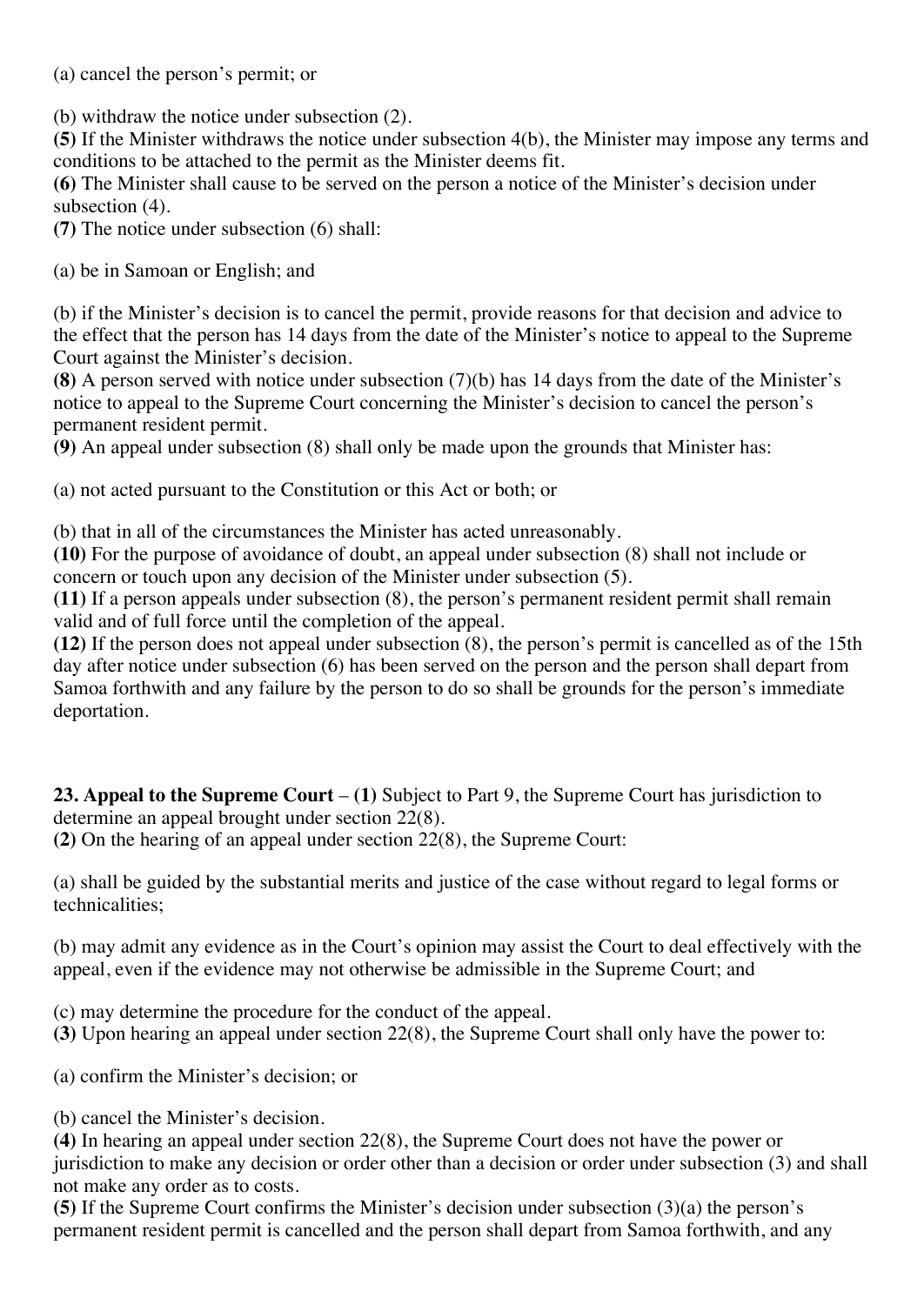failure by the person to do so are grounds for the person's immediate deportation.

### **PART 5 DEPARTURE PROHIBITION ORDER**

**24. Order prohibiting departure from Samoa** – **(1)** Subject to this Part the following persons are prohibited from departing or attempting to depart from Samoa for any place outside of Samoa:

(a) persons subject to an order made by a Court under section 25; and

(b) persons subject to an order made by the Attorney General under section 26.

**(2)** For the purposes of this Part, "Court" means the Court of Appeal, the Supreme Court, the District Court, any Judge of the Court of Appeal, the Supreme Court and the District Court and any Registrar or Assistant Registrar of the Supreme Court.

**25. Court departure prohibition order** – **(1)** Upon application by an interested party or upon its own motion, a Court may make an order for such period of time, up to a maximum of 6 months, prohibiting a person from departing or attempting to depart from Samoa for any place outside Samoa on 1 or more of the following grounds that the Court is satisfied on the balance of probabilities that:

(a) the person subject to the application has a debt or debts in Samoa in excess of the amount determined by the Minister by notice and is unlikely to pay such debt or debts if allowed to depart from Samoa; or

(b) the person subject to the application is currently involved as a party or as a witness in a civil or criminal case which is before the Court of Appeal or the Supreme Court or the Lands and Titles Court or the District Court and it is not in the interests of justice for the person to depart from Samoa; or

(c) the person subject to the application is currently on bail.

**(2)** A Court may make an order under subsection (1) without notice to or in the absence of the person subject to the application if it believes that it is just to do so in all of the circumstances.

**(3)** Upon application by any interested party or upon the Judge's own motion, a Judge of the Supreme Court may extend, revoke or amend an order made under subsection (1).

**(4)** If a decision is made by a Judge of the District Court or the Registrar or an Assistant Registrar of the Supreme Court under subsection (1), any interested party may appeal to a Judge of the Supreme Court against the decision and the Judge may make such order concerning the appeal as the Judge determines.

**(5)** If a decision is made by a Judge of the Supreme Court concerning an application under subsection (1), any interested party may appeal to the Court of Appeal against the decision and the Court of Appeal may make any order concerning the appeal as the Court of Appeal determines.

**(6)** An appeal under subsection (4) or (5) shall be made within 7 days of the date of the person appealing receiving notification of the decision being appealed or within any further period not exceeding 1 month of the date of the decision as the Judge or the Court of Appeal, as the case may be, allowed in the interests of justice.

**(7)** An appeal against an order made under subsection (1) shall not suspend the operation of the order.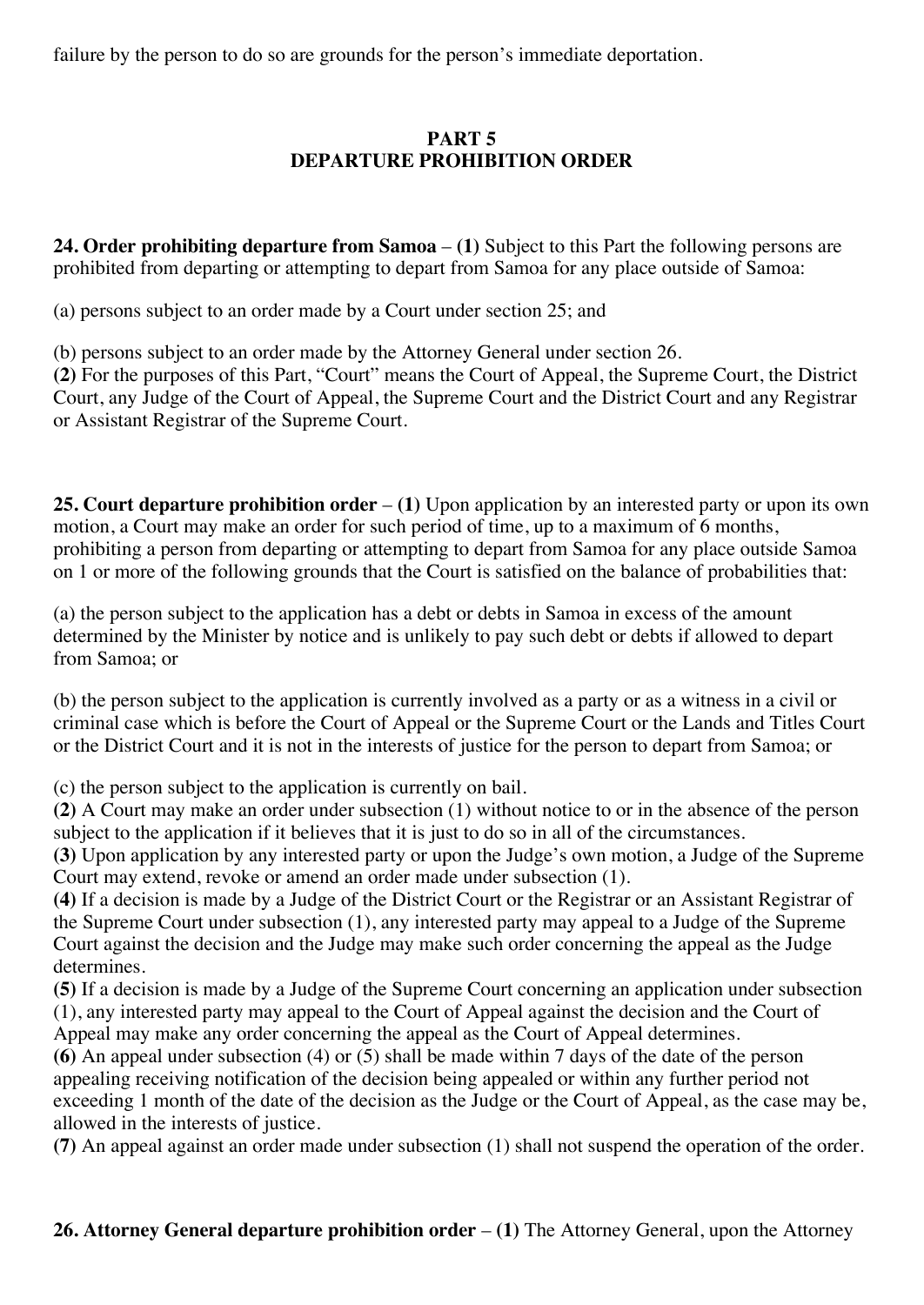General's own motion or upon application by any interested party, in the Attorney General's absolute discretion, may make an order for such period of time, up to a maximum of 3 months, prohibiting a person from departing or attempting to depart from Samoa for any place outside Samoa on 1 or more of the following grounds:

(a) that the Attorney General has determined that it is not in Samoa's national interest for the person to depart from Samoa; or

(b) that the Attorney General has determined that it is not in the interests of Samoa's national security for the person to depart from Samoa; or

(c) that the person is currently involved as a party or as a witness in a civil or criminal case which is before the Court of Appeal or the Supreme Court or the Lands and Titles Court or the District Court and it is not in the interests of justice for the person to depart from Samoa; or

(d) that the person is currently on bail; or

(e) that the person is required to be available in Samoa as part of an investigation of a criminal offence punishable in Samoa or elsewhere by imprisonment for 2 years or more.

**(2)** At any time the Attorney General may revoke or amend an order made under subsection (1).

**(3)** A person subject to an order made by the Attorney General under subsection (1) may apply to a Judge of the Supreme Court within 7 days of the person receiving notification of the order to have the order revoked or amended but any application under this subsection shall not suspend the operation of such order.

**(4)** A Judge of the Supreme Court shall only revoke or amend an order made by the Attorney General under subsection (1)(a) or (b) if the person subject to the order establishes to the satisfaction of the Judge on the balance of probabilities that the order:

(a) where it was made on the grounds provided in subsection  $(1)(a)$ , is not required in Samoa's national interest; or

(b) where it was made on the grounds provided in subsection (1)(b), is not required in Samoa's national security.

**(5)** The hearing of an application made under subsection (3) or this subsection may be closed to the public upon application by the Attorney General if the presiding Judge is satisfied that the disclosure of any information about or details of the hearing may put Samoa's national interest or national security at risk, and upon application by the Attorney General the presiding Judge may prohibit a person from disclosing or publishing in any form any information about or details concerning the hearing if the Judge is satisfied that the disclosure or publication may put Samoa's national interest or national security at risk.

**(6)** A person who knowingly breaches an order of a Judge made under subsection (5) commits an offence.

**(7)** At any hearing under subsections (3) and (5) the presiding Judge shall not require the Attorney General to disclose to the person subject to an order made under subsection (1) any information, document or other material which the Attorney General has certified:

(a) is vital to Samoa's national interest or national security; and

(b) the disclosure of which would put Samoa's national interest or national security at risk.

**(8)** Despite the provisions of any other law, the Attorney General may make an order under subsection (1) without giving notice to or in the absence of the person and without providing the person an opportunity to be heard if the Attorney General determines, in the Attorney General's absolute discretion, that it is necessary to do so.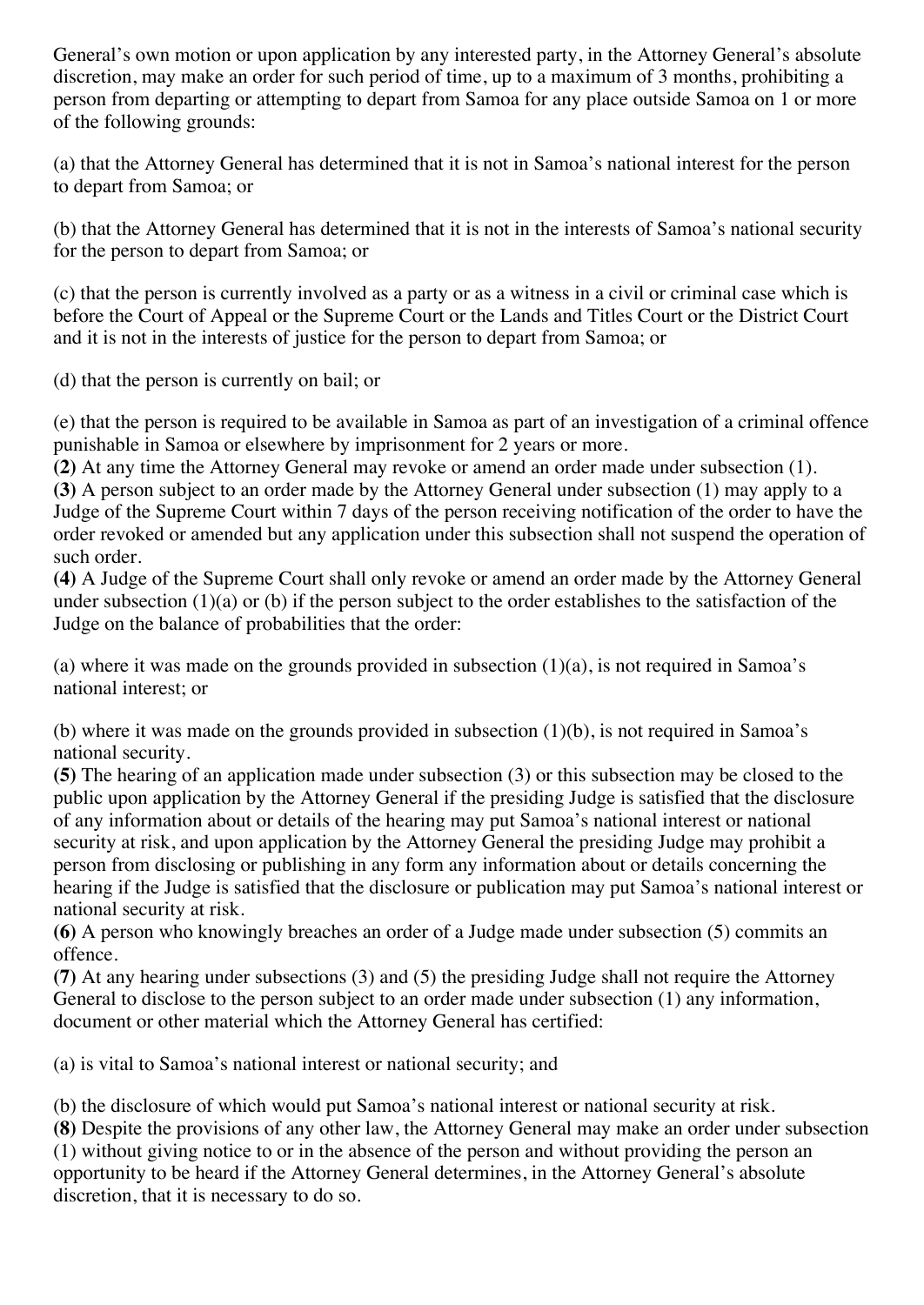**27. Further departure prohibition orders** – **(1)** Despite the provisions of this Part, a Judge of the Supreme Court may make further orders under section 25 and the further orders shall be subject to the same rights of appeal to the Court of Appeal as provided for under section 25(5). **(2)** Despite the provisions of this Part, the Attorney General may make further orders under section 26 and the further orders shall be subject to section 26(3), (4) and (5).

**28. No order as to costs** – No Court may make any order as to costs concerning any order or application made under section 26.

### **PART 6 PROHIBITED IMMIGRANT**

**29. Prohibited immigrant** – **(1)** Subject to this Part, the Minister may by notice declare that a person, other than a citizen or a person holding a permanent resident permit, is a prohibited immigrant. **(2)** A declaration under subsection (1) may include the period of time during which a person is a prohibited immigrant.

**(3)** A prohibited immigrant shall not:

(a) apply for or be eligible to apply for or be granted or hold an entry permit;

- (b) enter or attempt to enter Samoa; and
- (c) if in Samoa, remain in Samoa.

**30. Who may be declared a prohibited immigrant – (1)** Subject to section 29(1), the Minister may declare a person a prohibited immigrant who:

(a) has been deported from Samoa or any other country; or

(b) has entered or has attempted to enter or remains in Samoa in breach of the provisions of this Act or any other law; or

(c) has breached a term or condition of the person's entry permit; or

(d) is disaffected towards Samoa; or

(e) is likely to be a danger to the peace, order or good governance of Samoa; or (f) if in Samoa, would put at risk—

(i) any Samoan citizen; or

(ii) Samoa's relationship with any other country or place or any international or regional organisation; or

(g) has been convicted in Samoa or elsewhere of any offence nominated by the Minister by notice and has not received a free pardon; or

(h) has supported or has been involved with the commission of an act which constitutes an offence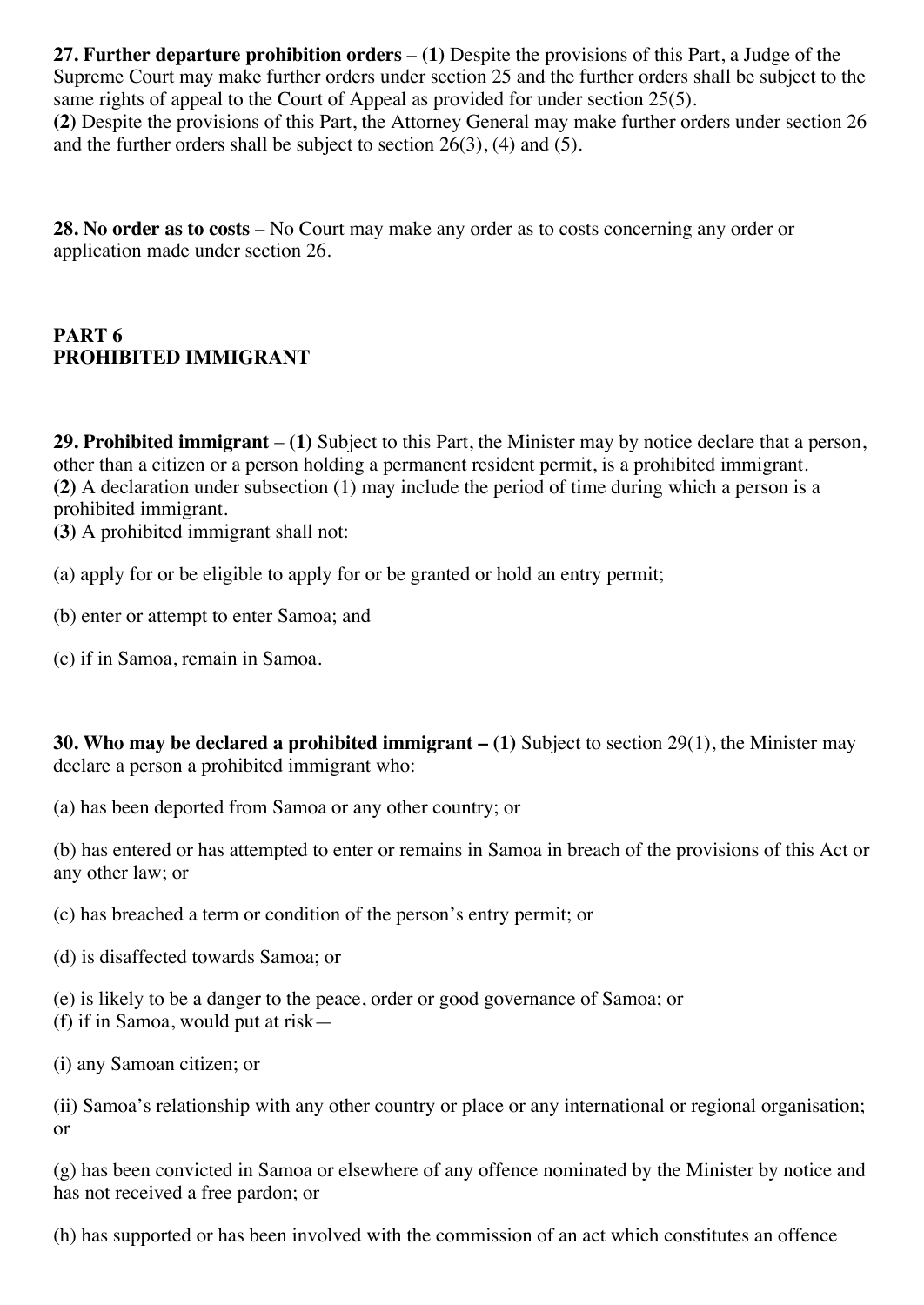under the Money [Laundering](http://www.paclii.org/ws/legis/consol_act/mlpa2007311/) Prevention Act 2007 or the Counter Terrorism Act 2014 or like statutes; or

(i) is without sufficient lawful means of support for the person or any of the person's dependants; or

(j) is declared by the Minister to be a people smuggler or a person involved with people smuggling; or

(k) is otherwise regarded by the Minister as an undesirable immigrant.

**(2)** The Minister may by notice declare that a person is no longer a prohibited immigrant.

**(3)** The Minister may cause to be kept and maintained a register of prohibited immigrants and may provide to such persons as the Minister may determine information from such register.

**(4)** Save for such rights as are conferred by Article 4 of the Constitution, no person has a right or entitlement to challenge or seek review or bring any other legal proceedings whatsoever, including but not limited to any proceedings by way of prerogative writ or judicial review, in any Court concerning any decision, act or omission by the Minister under this Part.

**31. Offences and liability concerning a prohibited immigrant** – **(1)** A person commits an offence who being a prohibited immigrant:

- (a) applies for or attempts to apply for an entry permit; or
- (b) enters or attempts to enter Samoa; or
- (c) if in Samoa, remains in Samoa.
- **(2)** A person commits an offence who knowingly:

(a) brings or attempts to bring a Prohibited Immigrant into Samoa; or

(b) assists or attempts to assist a Prohibited Immigrant to enter or remain in Samoa.

**(3)** The operator of any ship or aircraft from which a prohibited immigrant disembarks in Samoa shall be jointly and severally liable to convey the prohibited immigrant from Samoa and to pay to the Government all costs and expenses incurred by the Government in connection with the care, maintenance and treatment of the prohibited immigrant and the prohibited immigrant's conveyance from Samoa.

**(4)** The amount of any costs and expenses referred to in subsection (3) shall:

(a) be recoverable as a debt due to the Government in court; and

(b) in the case of such costs and expenses concerning conveyance from Samoa, not exceed the costs and expenses of conveying the prohibited immigrant to the place from which the prohibited immigrant was brought to Samoa by the ship or aircraft concerned.

**(5)** The Minister may, in the Minister's discretion, direct that the whole or part of the costs and expenses referred to in subsection (3) shall be paid out of money appropriated for that purpose by the Legislative Assembly.

### **PART 7 DEPORTATION**

**32. Deportation** – **(1)** The Minister may order the deportation from Samoa of a person, other than a citizen, who: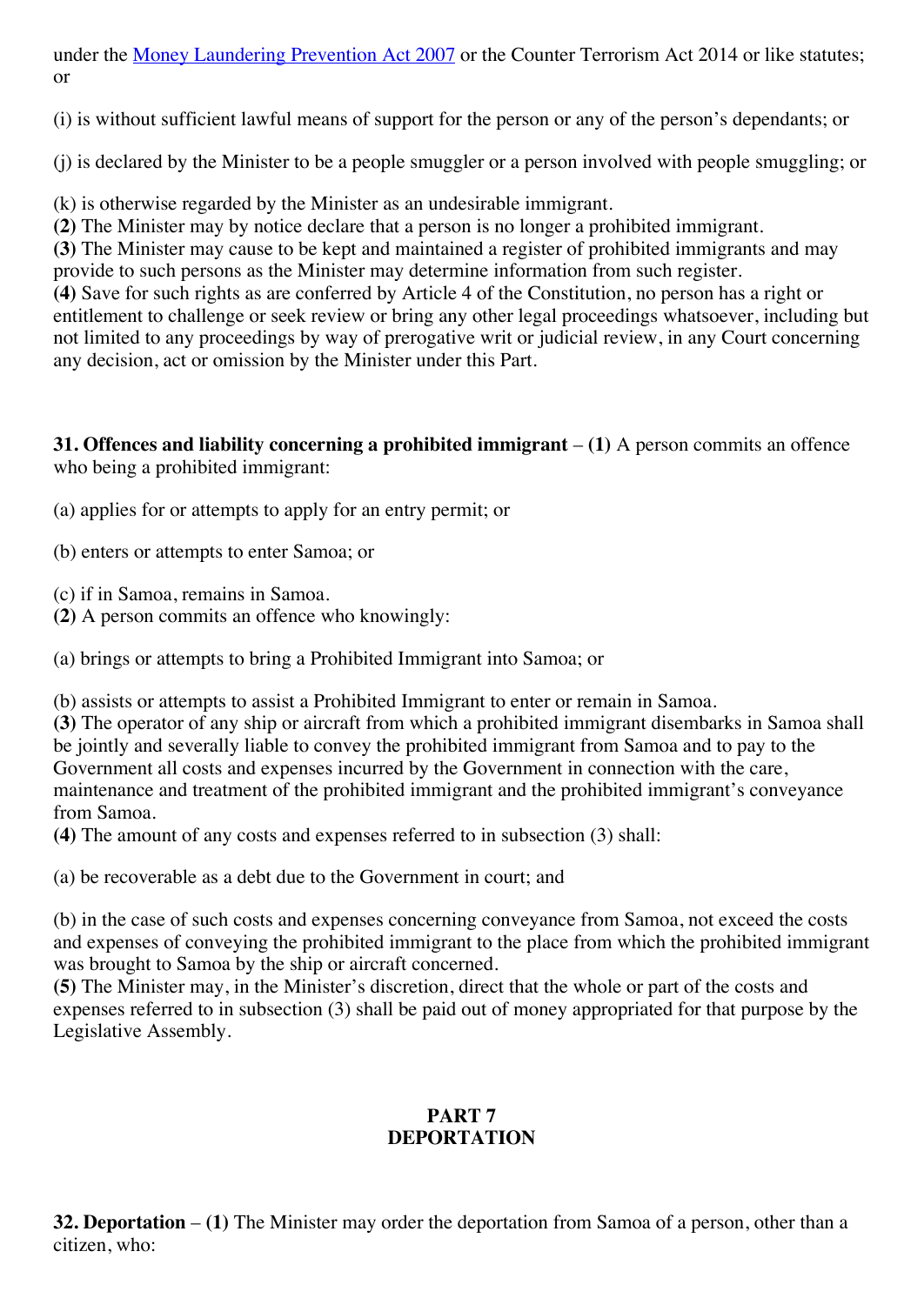(a) is a prohibited immigrant; or

(b) has entered Samoa in breach of this Act or any other law; or

(c) has been convicted in Samoa or elsewhere of any offence nominated by the Minister by notice and has not received a free pardon; or

(d) remains in Samoa after expiry or cancellation of the person's entry permit or transit permit.

**(2)** A deportation order shall be in a form approved by the Minister.

**(3)** Despite any other law, the Minister may issue travel and identity documents to a person to enable such person to depart or be removed or be deported from a proclaimed area or Samoa.

**33. Procedure for deportation** – **(1)** No person is deported from Samoa without a deportation order signed by the Minister.

**(2)** A deportation order shall not be signed by the Minister until the Minister has received written advice from an officer that the person proposed to be deported is not a citizen but is a person who:

(a) is a prohibited immigrant; or

(b) has entered Samoa in breach of this Act or any other law; or

(c) has been convicted in Samoa or elsewhere of any offence nominated by the Minister by notice and has not received a free pardon, or

(d) remains in Samoa after expiry or cancellation of the person's entry permit or transit permit.

**(3)** Prior to a person being deported from Samoa the Minister shall cause to be served on the person a copy of the deportation order.

**(4)** The Minister may, in the Minister's discretion, direct that a person subject to a deportation order be deported from Samoa:

(a) using any means of transportation; and

(b) to the country or place from where the person had come to Samoa or to the person's country of origin or residence (as evidenced by the person's passport or other travel document) or to such country or place as the Minister may determine.

**(5)** Despite any other law, a person subject to a deportation order may be arrested by an officer authorised in writing by the Minister or any member of the Police Service using such force as may be reasonably necessary in the circumstances and held in custody at a place or places nominated by the Minister until the person is deported from Samoa.

**(6)** Despite any other law, the Minister may authorise in writing any officer or any member of the Police Service to enter, using any force as may be reasonably necessary in the circumstances, any land or place or building or dwelling house or ship or aircraft or vehicle or structure and search for and arrest a person who is a person subject to a deportation order.

**(7)** If a person is arrested and held in custody under subsection (5) the Minister shall cause the person to be deported from Samoa as soon as possible.

**34. Transportation of deported person and certain others from Samoa** –**(1)** The Minister may, in the Minister's discretion, direct the operator of any ship or aircraft about to leave Samoa to receive and retain a person subject to removal from a proclaimed area or Samoa or a deportation order using such force as may be reasonably necessary in the circumstances and to receive the person's escort (if any) and the person's dependants (if any) on board the ship or aircraft, as the case may be, and afford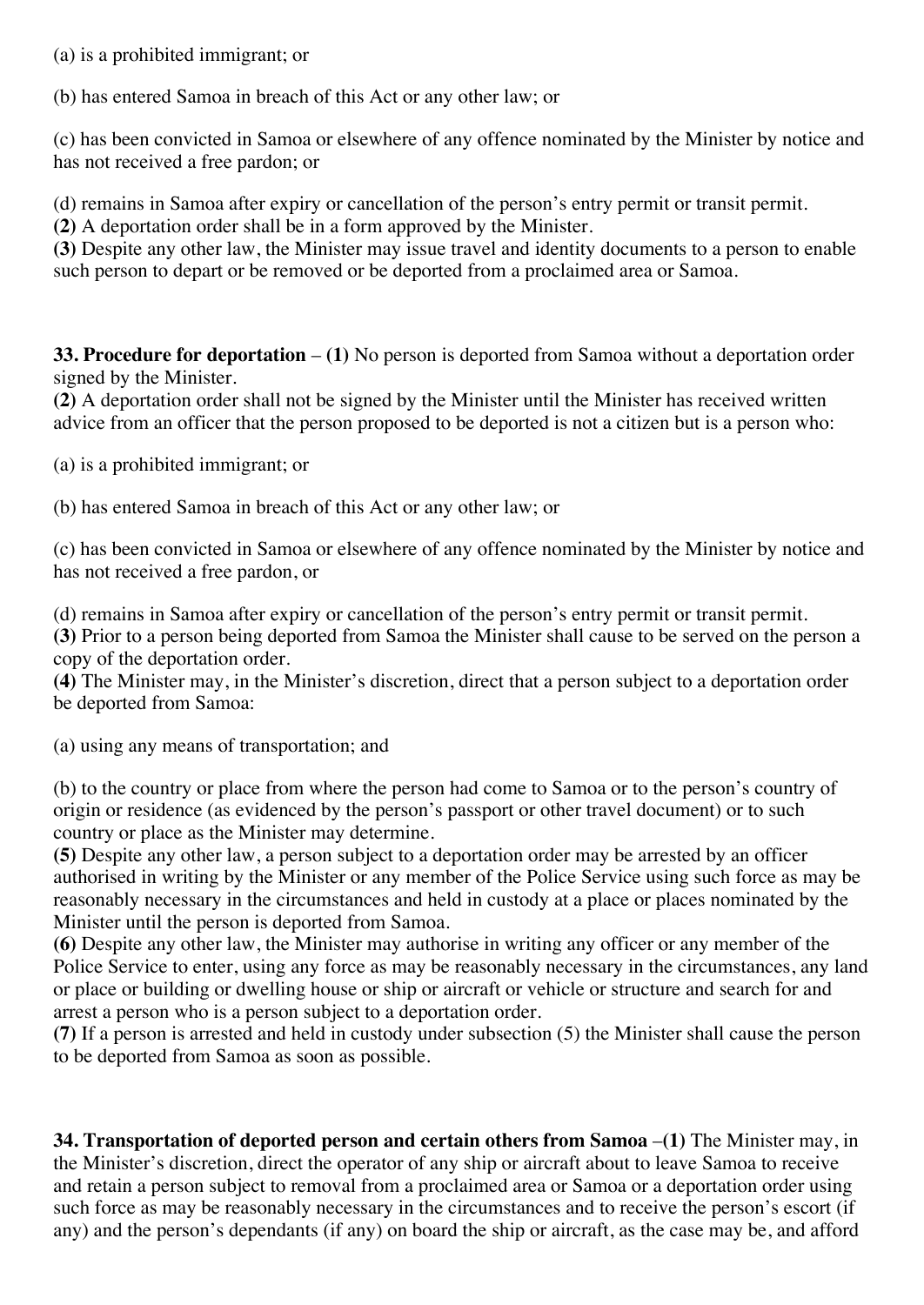the person, the escort and any of the person's dependants passage to the country or place to which the person is being deported and provide proper accommodation and maintenance for such persons during the journey.

**(2)** Except as provided by section 31(3) the cost of the passage, accommodation and maintenance referred to in subsection (1) shall be paid by the person subject to removal or a deportation order, as the case may be, or if the Minister so directs out of money appropriated for that purpose by the Legislative Assembly.

**(3)** Where the cost of the passage, accommodation and maintenance referred to in subsection (1) is paid out of money appropriated for that purpose by the Legislative Assembly the Minister may recover the cost:

(a) from the person subject to removal or being deported, as the case may be, as a debt due to the Government in court; or

(b) by seizing any real or personal property or money or other asset owned by or held by or in the possession or control of the person and selling or otherwise realizing the value of the property or money or other asset in any manner as the Minister may determine.

**(4)** Despite any other law, no action or legal proceedings shall be brought or civil or criminal or professional penalty shall be imposed on the Minister whilst acting in good faith under subsection (3) and on a person who in good faith:

(a) assists the Minister under subsection 3(b); or

(b) gives or transfers to the Minister any property or money or other asset referred to in subsection (3) (b).

**(5)** If the operator of any ship or aircraft about to leave Samoa fails or refuses without lawful excuse to receive and retain on board the ship or aircraft, as the case may be, a person subject to removal or a deportation order and the person's escort (if any) and the person's dependants (if any) and afford those persons passage to the country or place to which those persons are being deported and to provide proper accommodation and maintenance for those persons during the journey when directed to do so by the Minister under subsection (1), the operator of that ship or aircraft commits an offence.

*PART VIII* (ss 35 to 37)*(Repealed by s84 of [Labour](http://www.paclii.org/ws/legis/consol_act/laera2013332/) and [Employment](http://www.paclii.org/ws/legis/consol_act/laera2013332/) Relations Act 2013, No.7)*

#### **[PART](http://www.paclii.org/ws/legis/consol_act/laera2013332/index.html#p9) 9 DUTY AND JURISDICTION OF COURTS**

**38. Duty of court to inform the Minister** – **(1)** If the Court of Appeal or the Supreme Court or the District Court convicts a person, other than a citizen, of any offence determined by the Minister by notice, the Registrar of the relevant Court shall, within 7 days of the date of conviction, provide the Minister with a certificate of the conviction in a form approved by the Minister.

**(2)** A certificate under subsection (1) shall for all purposes, including but not limited to any decision or determination or action or proceedings under this Act, be sufficient evidence of the matters stated therein unless the contrary is proved and the certificate purported to be signed by the Registrar of the relevant Court is presumed to be so signed unless the contrary is proved.

**39. Jurisdiction of Courts** – Despite any other law and subject only to the jurisdiction conferred on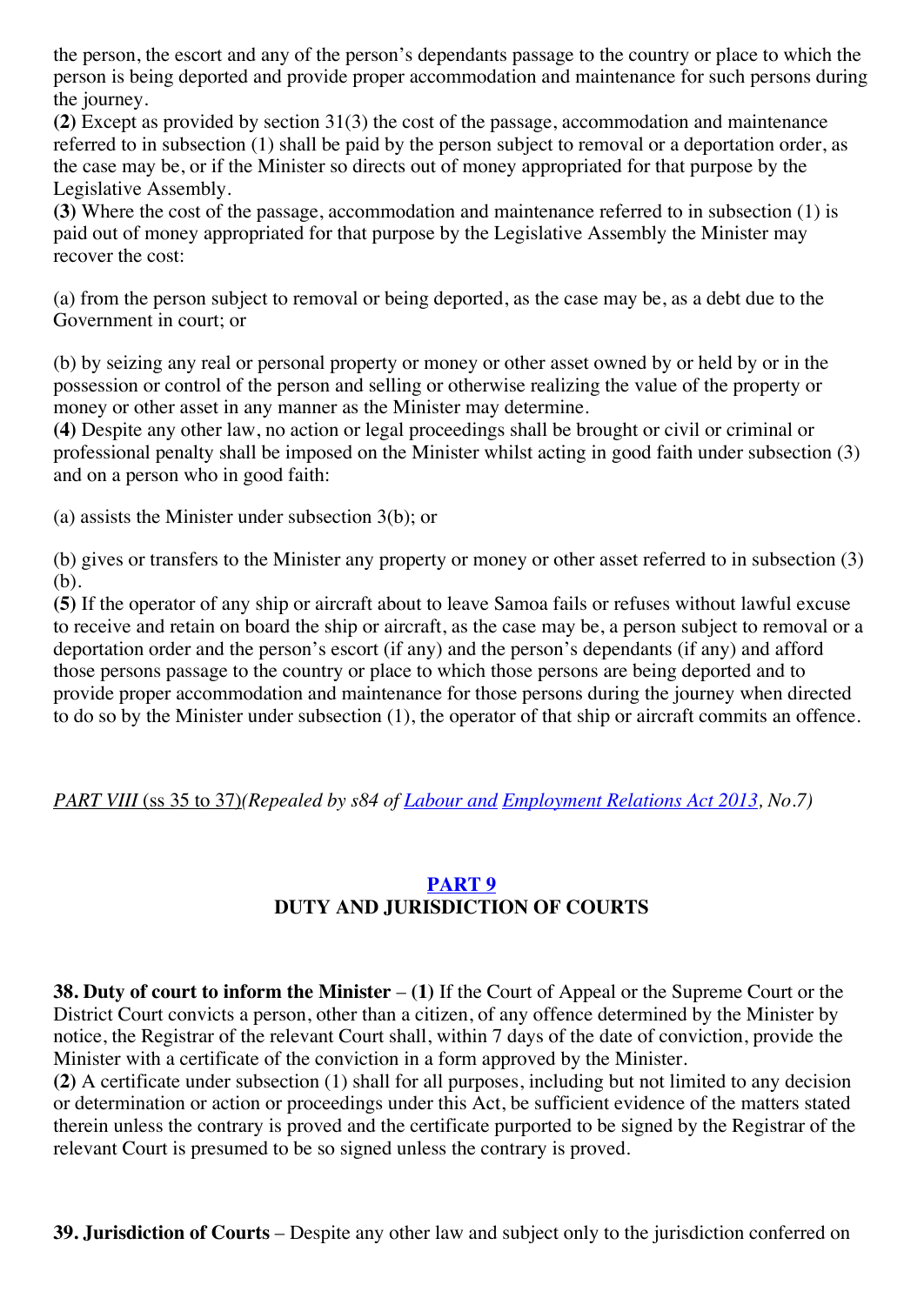the Court of Appeal and the Supreme Court under Articles 4, 80 and 81 of the Constitution, the Court of Appeal, the Supreme Court and the District Court have only such original, appellate and revisional jurisdiction in relation to and concerning this Act as provided explicitly by this Act.

#### **PART 10 TRANSIT PASSENGER PROVISIONS**

**40. Transit permit** – **(1)** For the purposes of this Act, a "transit permit" is a permit granted to a transit passenger to enter a proclaimed area and remain in such area for such period of time as the Minister may determine as part of the person's journey from a country or place outside Samoa to another country or place outside Samoa.

**(2)** The Minister may grant a transit passenger a transit permit on any terms and conditions and for any period as the Minister may determine on receipt of an application for the transit permit in a form (if any) determined by the Minister by notice and upon payment of the required fee.

**(3)** The Minister may, in the Minister's absolute discretion, cancel a transit permit.

**(4)** If the Minister has cancelled a transit permit under subsection (3), the Minister shall cause the transit passenger to be advised (orally or in writing):

(a) of the cancellation; and

(b) that the transit passenger is required not to enter Samoa and to depart forthwith from a proclaimed area on the next available ship or aircraft departing from Samoa; and

(c) that any failure by the transit passenger to comply with the provisions of paragraph (b) constitutes an offence under this Act and shall be grounds for the person's immediate deportation. **(5)** Any transit passenger commits an offence who:

(a) attempts to enter or enters Samoa; or

(b)prior to the expiry or after cancellation of the passenger's transit permit fails to depart forthwith from a proclaimed area on the next available ship or aircraft.

**41. Transit passenger provisions** – **(1)** The Minister may require any transit passenger to:

(a) enter and remain in a proclaimed area;

(b) transfer from a proclaimed area to another proclaimed area;

(c) obey any reasonable and lawful directions whilst such passenger is in transit; and

(d) comply with the requirements of sections 5, 6, 7 and 8.

**(2)** A transit passenger who attempts to breach or breaches a provision of subsection (1) commits an offence.

**(3)** A person who aids and abets a transit passenger to attempt to breach or breach any of the provisions of subsection (1) or section 40(5) commits an offence.

**(4)** A person who enters or remains in a proclaimed area without a transit permit or other authority of the Minister commits an offence.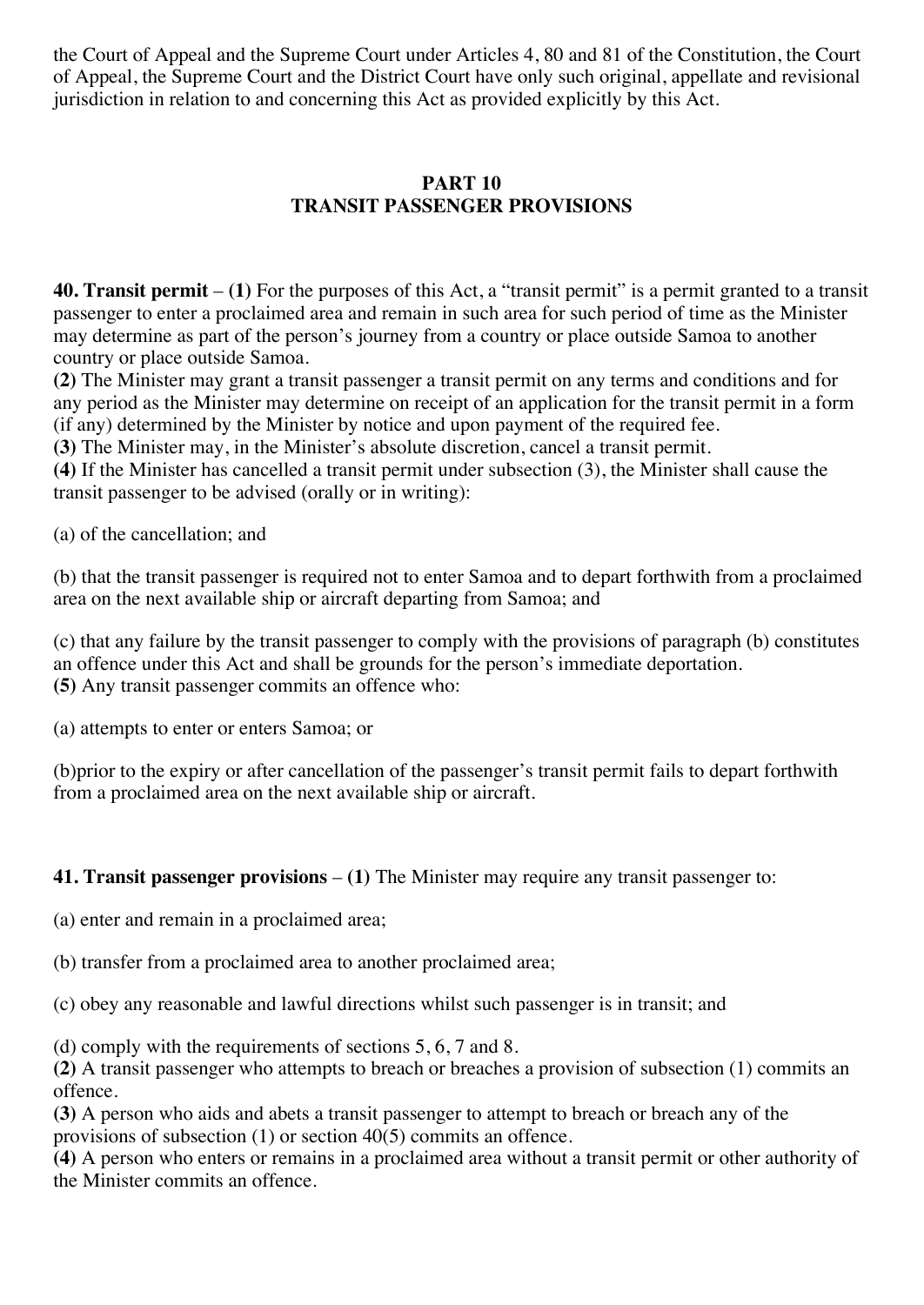**42. Transportation of transit passenger** – **(1)** The operator of any ship or aircraft from which a transit passenger disembarks into a proclaimed area or elsewhere shall:

(a) be jointly and severally liable to convey the passenger from a proclaimed area or elsewhere or Samoa as the case may require, and

(b) pay to the Government any costs and expenses incurred by the Government in connection with—

(i) the care, maintenance and treatment of the passenger; and

(ii) the passenger's removal from a proclaimed area or elsewhere or deportation from Samoa, as the case may be; and

(iii) the passenger's conveyance from a proclaimed area or elsewhere or Samoa on any ship or aircraft or other means of transportation.

**(2)** The amount of any costs and expenses referred to in subsection (1) shall be recoverable as a debt due to the Government in court.

**(3)** The Minister may, in the Minister's discretion, direct that the whole or part of the costs and expenses referred to in subsection (1) is paid out of money appropriated for that purpose by the Legislative Assembly.

**(4)** The Minister may, in the Minister's discretion, direct any operator of a ship or aircraft about to leave Samoa:

(a) to receive and retain a transit passenger using such force as may be reasonably necessary in the circumstances; and

(b) to receive such passenger's escort (if any) and such passenger's dependants (if any) on board such ship or aircraft, as the case may be; and

(c) afford the passenger, the escort and any of the person's dependants passage to the country or place designated by the Minister; and

(d) provide proper accommodation and maintenance for such persons during the journey. **(5)** The operator who fails to comply with a direction by the Minister under subsection (4) commits an offence.

### **PART 11 MISCELLANEOUS**

**43. Powers** – The Government, Cabinet, the Minister, the Minister of Finance, the Minister of Commerce, Industry and Labour, the Chief Executive Officer of the Ministry of Commerce, Industry and Labour, an officer, a member of the Police Service, a court, a Judge of a court and a Registrar and Assistant Registrar of a court and a person or body or authority acting under authority of this Act has such powers as necessary to exercise any power, function authority, duty or other act of authority conferred on such person or body or authority under this Act.

**44. Delegation by Minister** – **(1)** The Minister may, by writing under the Minister's hand, either generally or specially, and subject to any restrictions or conditions which the Minister thinks fit to impose, authorise a person, including any person outside Samoa, to exercise all or any powers and functions of the Minister under this Act, save for this power of delegation, and in every such case the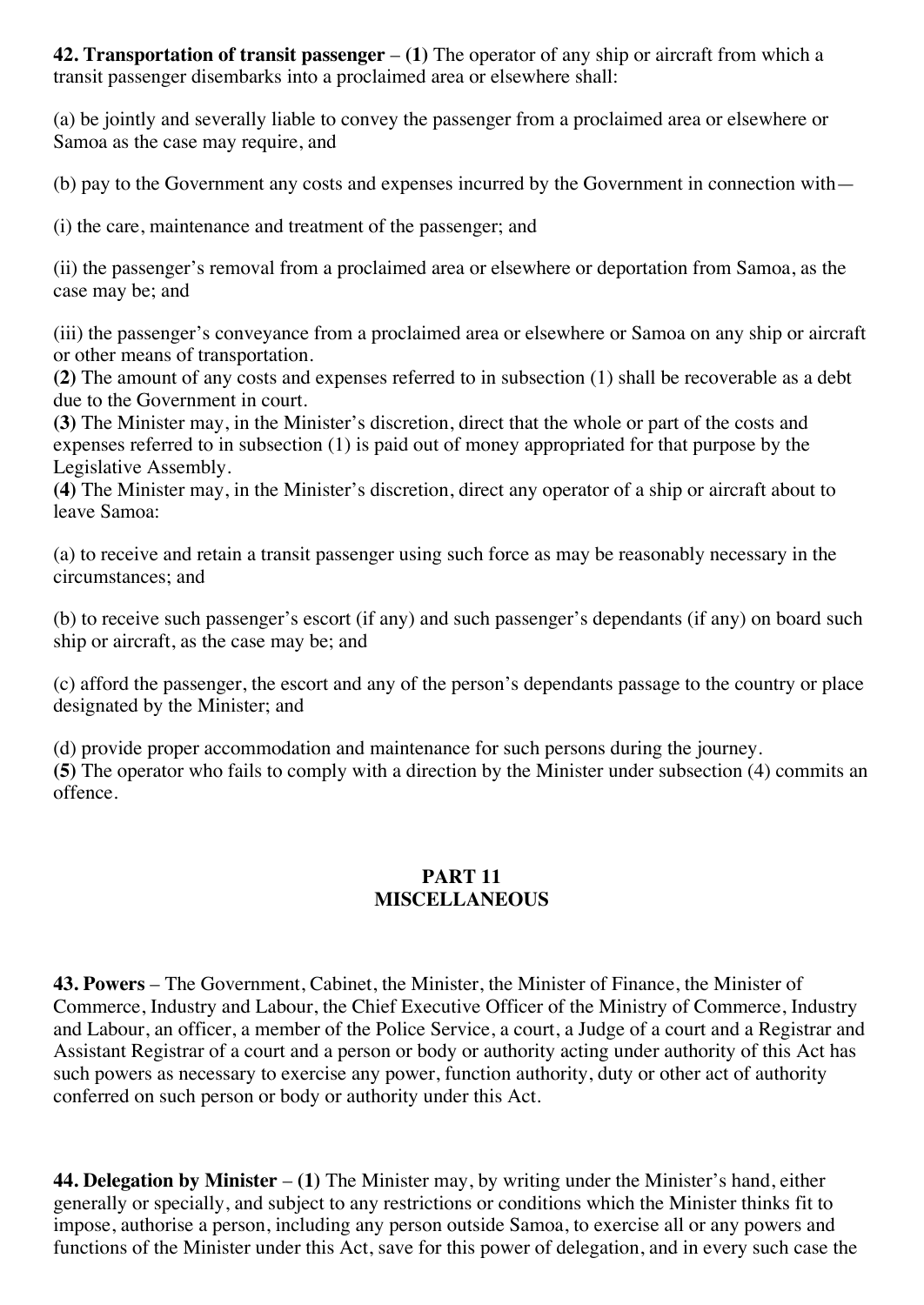provisions of this Act, so far as they are applicable, and with any necessary modifications, apply accordingly.

**(2)** In the exercise of any power and function delegated under subsection (1) the person to whom the power and function are delegated shall act in accordance with any restrictions or conditions imposed by the Minister.

**(3)** A delegation under this section may be given to a specified person or to persons of a specified class or may be given to the holder or holders of a specified office or appointment or class of offices or appointments.

**(4)** A delegation under this section shall be revocable at will and no such delegation shall prevent the exercise of any power or function by the Minister.

**(5)** A delegation under this section shall, until revoked, continue in force according to its tenor, despite that the Minister by whom it was made has ceased to hold office and shall continue to have effect as if made by the successor in office of that Minister.

**45. Delegation by Chief Executive Officer of the Ministry of Commerce, Industry and Labour** – **(1)** The Chief Executive Officer of the Ministry of Commerce, Industry and Labour may delegate any of the Chief Executive Officer's power and function under Part 8 to any officer of the Ministry of Commerce, Industry and Labour.

**(2)** A delegation under subsection (1) shall be revocable at will and no such delegation shall prevent the exercise of any power or function by the Chief Executive Officer.

**(3)** A delegation under subsection (1) shall, until revoked, continue in force despite that the Chief Executive Officer by whom it was made has ceased to hold office and shall continue to have effect as if made by the successor in office of that Chief Executive Officer.

**46. Duty to co-operate** – The chief executive officers (howsoever called) and the officers and members of all Ministries and agencies of the Government, including but not limited to the Police Service, Customs, Quarantine, Samoa Ports Authority, Samoa Airports Authority and the Ministry of Health, shall co-operate with and provide mutual support and assistance to the Minister and a person acting under the authority of the Minister concerning any matter under this Act.

**47. Evidence by certificate** – **(1)** In any proceedings under or concerning this Act, the Minister may provide a court or other lawful authority with a certificate of evidence, in a form approved by the Minister, concerning:

(a) an application for an entry permit and any entry permit;

- (b) a passport or other travel document;
- (c) citizenship of Samoa or any other country or place;
- (d) a cancellation of an entry permit;
- (e) a deportation order;
- (f) a departure prohibition order;
- (g) a prohibited immigrant;
- (h) a transit permit; and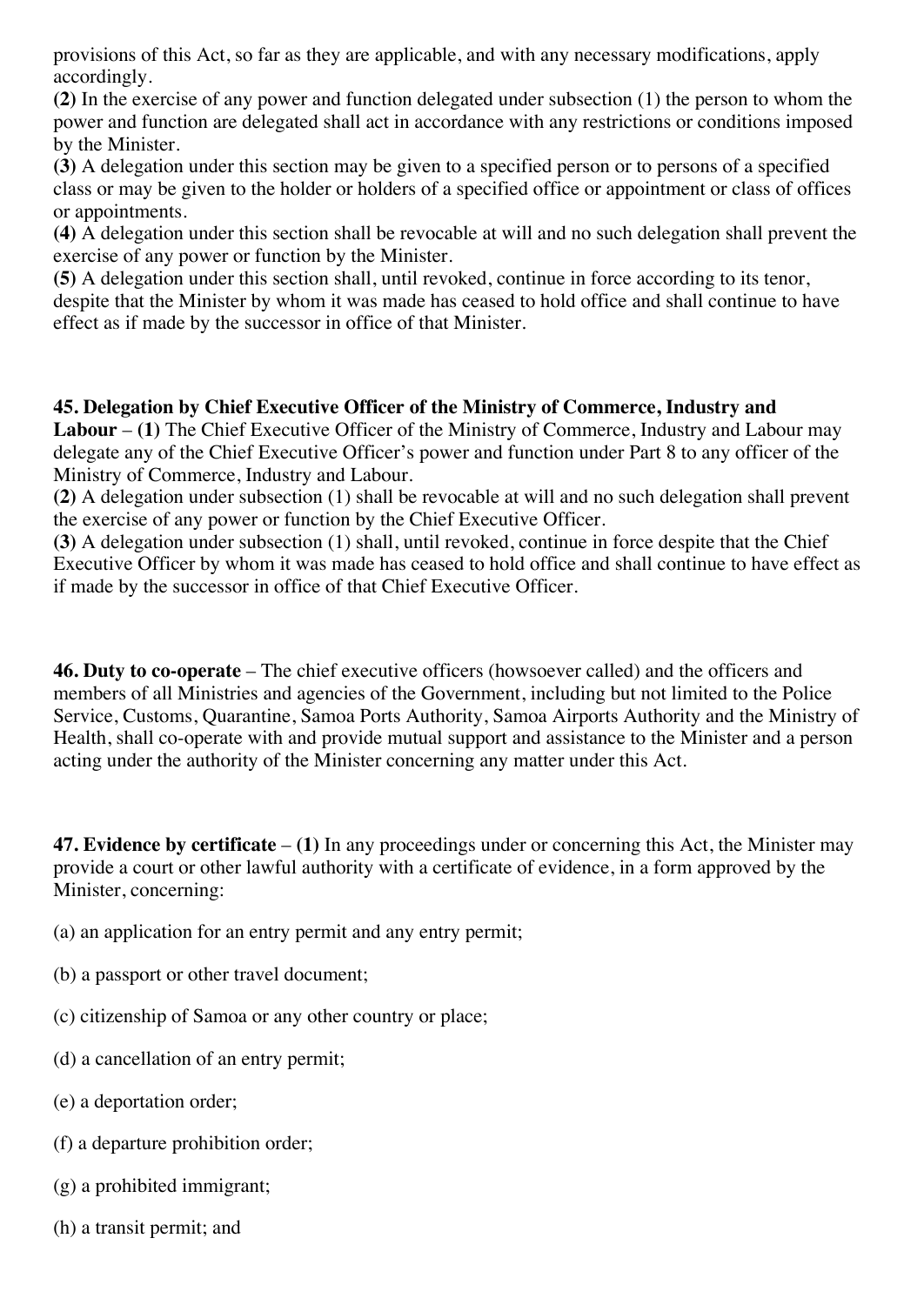(i) any other matter determined by the Minister by notice.

**(2)** A certificate of evidence under subsection (1) signed by the Minister shall be sufficient evidence of the matters stated in the certificate unless the contrary is proved, and the certificate purported to be signed by the Minister is presumed to be so signed unless the contrary is proved.

**48. Minister to determine fees and charges** – **(1)** The Minister may by notice determine fees and charges concerning:

- (a) any application made under this Act;
- (b) the issue of any entry permit and transit permit;
- (c) the issue of any document under this Act;

(d) the provision of any service or facility to the operator of any ship or aircraft arriving in or departing from Samoa; and

(e) the exercise of any power or function under this Act.

**(2)** A fee or charge under subsection (1) is non-refundable unless the Minister determines otherwise.

### **49. Offences and penalties** – **(1)** A person commits an offence who:

- (a) attempts to act or acts in contravention of or fails to comply with—
- (i) any of the provisions of this Act; or

(ii) any of the conditions lawfully imposed in pursuance of the provisions of this Act; or

(iii) any lawful order or requirement of the Minister or person acting under the authority of the Minister or a court; or

(b) aids or abets in any such contravention; or

(c) harbours a person whom the person knows, or has reasonable grounds to believe has acted in contravention of this Act.

**(2)** A person commits an offence who:

(a) refuses to truthfully answer any question put to the person by the Minister or person acting under authority of the Minister or withholds or refuses to give any information in the person's knowledge or possession or to produce any document which the person is lawfully required to give or produce; or

(b) knowingly makes any false or misleading or incomplete declaration, return or statement for the purpose of obtaining or assisting another person to obtain any entry permit or transit permit or departure prohibition order; or

(c) alters any entry permit or transit permit or departure prohibition order or copy of an entry permit or transit permit or departure prohibition order issued under this Act; or

(d) wilfully obstructs the Minister or a person, including but not limited to any officer or member of the Police Service, acting under the authority of the Minister under this Act; or

(e) knowingly uses or has in the person's possession any forged passport, other travel document, entry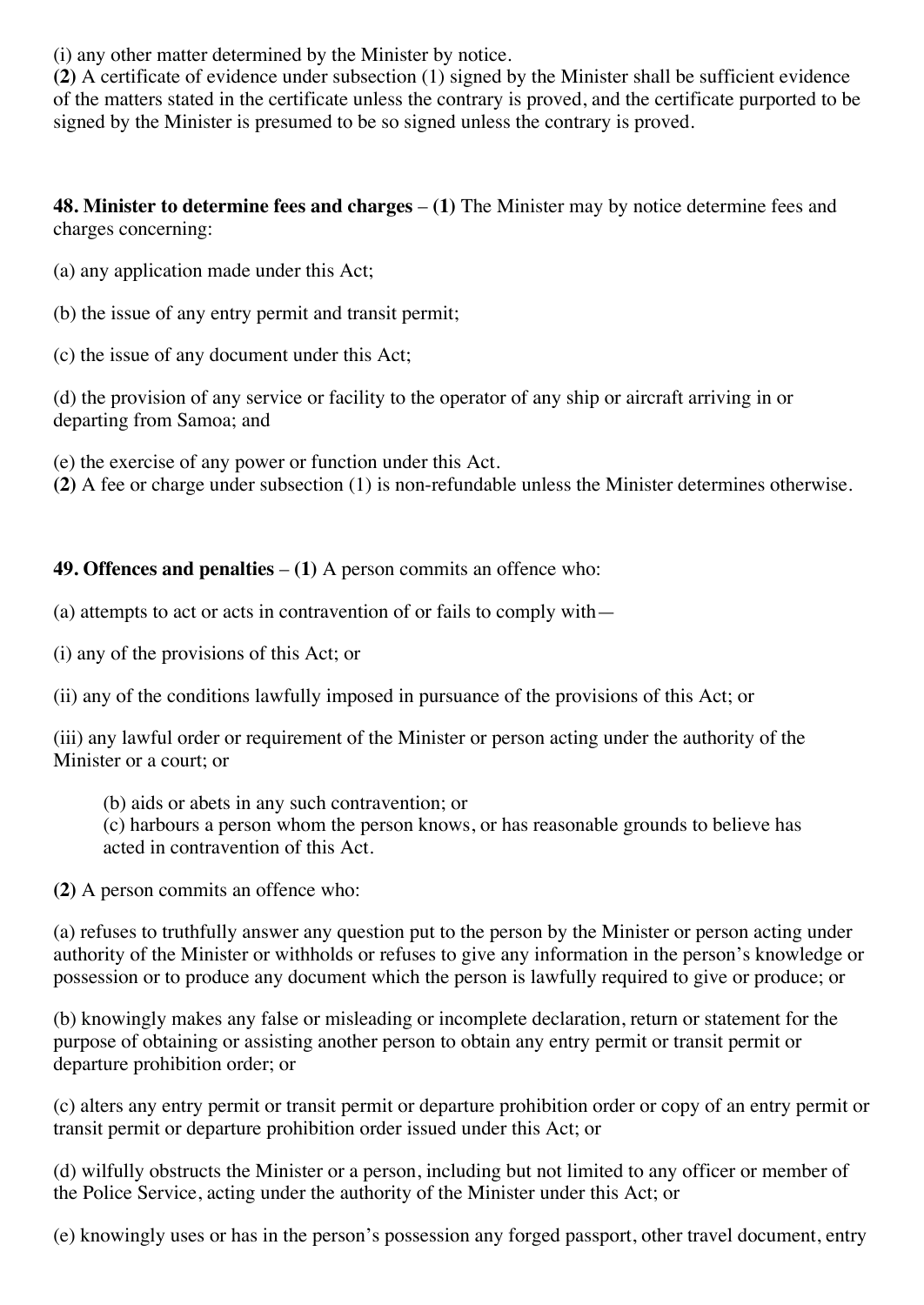permit, transit permit, departure prohibition order, certificate or other document, or any passport or document on which any visa or entry permit or transit permit or endorsement has been forged, or any passport, other travel document, entry permit, transit permit, departure prohibition order, certificate or other document which has been altered without lawful authority.

**(3)** Despite any other law and this Act, if a person admits in writing that the person has committed any offence under this Act and requests that the offence be dealt with summarily by the Minister, the Minister may, at any time before an information has been laid in respect of the offence, accept from that person such sum, not exceeding 50 penalty units, as the Minister thinks just in the circumstances of the case, in full satisfaction of any fine or other penalty to which that person would otherwise be liable under this Act.

**(4)** Any sum accepted by the Minister under subsection (3) shall be paid into such fund or account as the Minister of Finance may determine by notice.

**(5)** If the Minister accepts such sum under subsection (3) the offender is not liable to be prosecuted for the offence in respect of which the payment was made.

**(6)** The penalties for offences under this Act shall be as stated in Schedule 1 and may be amended by regulation.

**50. Seizure of ship and aircraft** – **(1)** If a prohibited immigrant or transit passenger disembarks in a proclaimed area or elsewhere or in Samoa from any ship or aircraft and the operator of that ship or aircraft is convicted of an offence under this Act, then, in addition to any other penalty, that ship or aircraft may, by order of the Court, be detained until provision has been made by the operator, to the satisfaction of the Minister for the conveyance of the prohibited immigrant or transit passenger out of the proclaimed area or elsewhere or Samoa, as the case may be.

**(2)** If a fine is imposed under the provisions of this Act upon any operator of any ship or aircraft that ship or aircraft may by order of the Court which imposed the fine be detained until the fine has been paid and it shall be lawful for the Court, after imposing any such fine, to order execution against that ship or aircraft in satisfaction of such fine.

**51. Powers of officers** – **(1)** Despite any other law, in addition to any other powers which officers have under this Act the Minister may authorise in writing officers and members of the Police Service to:

(a) enter, using any force as may be reasonably necessary in the circumstances, any land or place or building or dwelling house or ship or aircraft or vehicle or structure and search for and arrest a person, other than a citizen, who has entered or remains in Samoa in breach of this Act or any other law;

(b) require a person to produce evidence of the person's identity and the person's authority for being in Samoa; and

(c) require a person to answer any question concerning any matter under or concerning this Act. **(2)** A person required to perform an act or function or duty under this section commits an offence who:

(a) refuses or fails to do so without lawful excuse; or

(b) provides false or misleading or incomplete information or documents to any Officer or member of the Police Service without lawful excuse.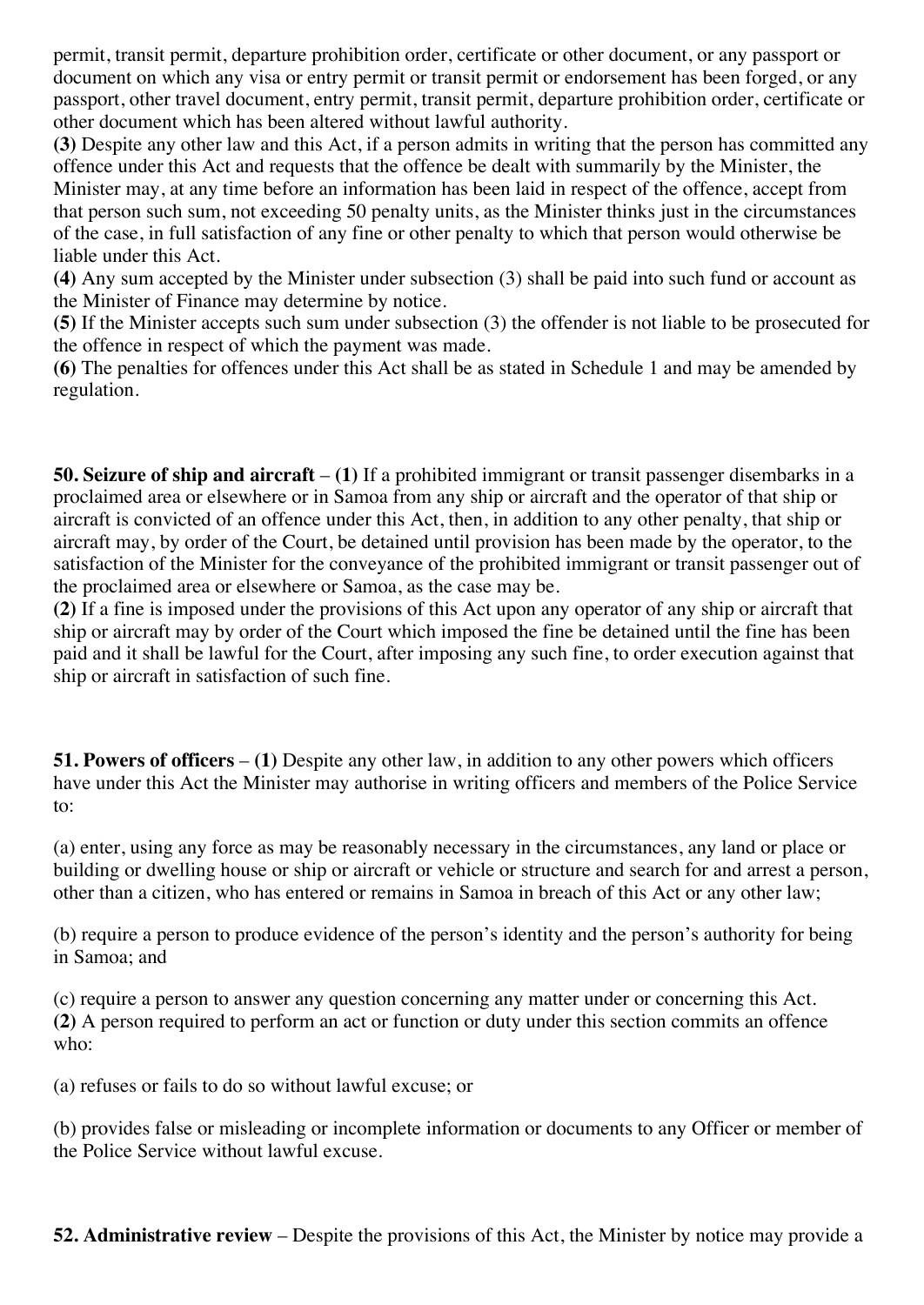system of administrative review of any determination, act or omission by any officer or other person acting under the authority of the Minister under this Act.

**53. Establishment, maintenance and protection of registers and data** –**(1)** The Minister may by notice establish and cause to be maintained any registers, information systems and data bases, in any form or forms as the Minister may determine, including but not limited to computer-based and electronic forms, for the purposes of this Act.

**(2)** No person shall, without the authority of the Minister:

(a) attempt to access or access such registers, information systems and data bases; or

(b) attempt to disclose or alter or disclose or alter any information held in such registers, information systems and data bases.

**(3)** A person who breaches any of the provisions of subsection (2) commits an offence.

**54. Service of notices** – **(1)** If under this Act a notice or other document is required or permitted to be served on a person, it may be served:

(a) by delivering it personally to the person; or

(b) by leaving it at the address in Samoa nominated by the person in any application made to the Minister with a person apparently over the age of 16 years; or

(c) by sending it by pre-paid post addressed to the person at the postal address in Samoa nominated by the person in any application made to the Minister.

**(2)** A notice or other document served on a person under subsection (1)(b) and (c) is taken to have come to the attention of the person 3 days after service.

**55. Regulations** – **(1)** The Head of State, acting on the advice of Cabinet, may make regulations providing for such matters as are contemplated by or necessary for giving full effect to the provisions of this Act and for the due administration of this Act.

**(2)** Without limiting subsection (1), regulations may be made for all or any of the following purposes:

(a) providing for the inspection of ships and aircraft, their passengers, crews and papers in order to enforce the provisions and prevent evasions of this Act;

(b) the creation of offences and the setting of penalties for breaches of such offences, including imprisonment for a term not exceeding 12 months or a fine not exceeding 200 penalty units, or both;

(c) co-operation, including but not limited to the exchange of information, with any country and international or regional organisation; and

(d) the control and regulation of agents acting upon behalf of a person making an application under this Act.

**56. Savings and transitional arrangements** – **(1)** A document and act of authority so far as they are subsisting or in force at the time of the repeal of the Immigration Act 1966 shall continue and have effect under the corresponding provisions of this Act until such time as they are altered or amended or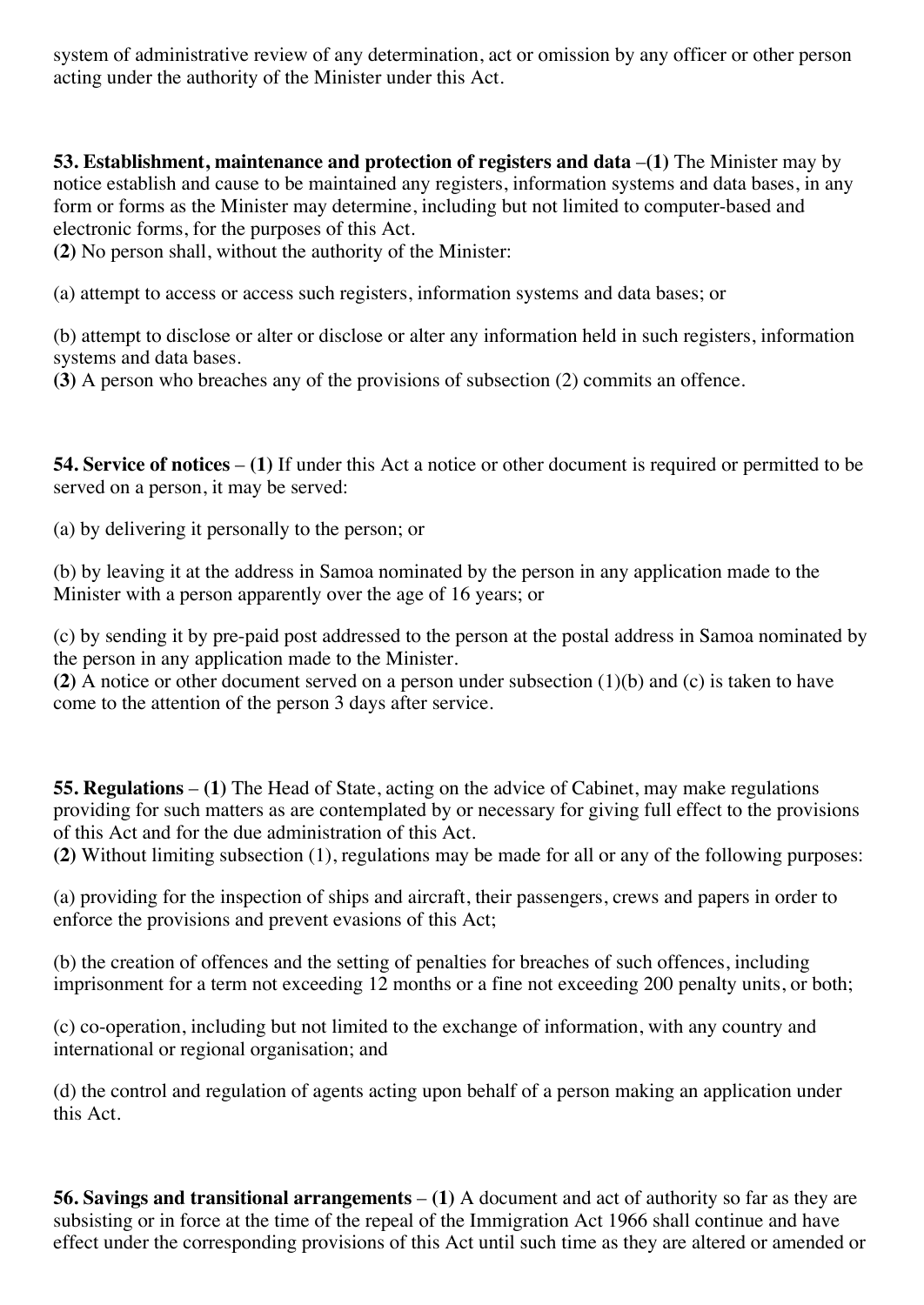cancelled, as the case may require, under the provisions of this Act.

**(2)** A departure prohibition order made under the Permits and Passports Act 1978 so far as it is subsisting or in force at the time of the repeal of section 3 of such Act shall continue and have effect under the corresponding provisions of this Act until such time as they are altered or amended or cancelled, as the case may require, under the provisions of this Act.

**(3)** A work permit made under the Labour and [Employment](http://www.paclii.org/ws/legis/num_act/laea1972228/) Act 1972 so far as it is subsisting or in force at the time of the deletion of **Part [VIA](http://www.paclii.org/ws/legis/num_act/laea1972228/index.html#p6a)** and section  $42(2)(i)$  of such Act shall continue and have effect under the corresponding provisions of this Act until it is altered or amended or cancelled, as the case may require, under the provisions of this Act.

**(4)** Despite the provisions of this Act, all applications and other matters arising out of or under the provisions of the Immigration Act 1966 and section 3 of the Permits and Passports Act 1978 and Part VIA of the Labour and [Employment](http://www.paclii.org/ws/legis/num_act/laea1972228/) Act [1972](http://www.paclii.org/ws/legis/num_act/laea1972228/) which are not determined or otherwise dealt with under such provisions at the date of the commencement of this Act shall be determined or otherwise dealt with under the corresponding provisions of this Act with such modifications, adaptations and alterations as the Minister may determine.

**(5)** Despite the provisions of this Act, where this Act does not provide or provides insufficient or inadequate provision for the transition from the Immigration Act 1966 and section 3 of the Permits and Passports Act 1978 and Part VIA of the Labour and [Employment](http://www.paclii.org/ws/legis/num_act/laea1972228/) Act 1972 to this Act, the Minister by Notice may make such provisions as the Minister deems necessary in order for all matters under or concerning the Immigration Act 1966 and section 3 of the Permits and Passports Act 1978 and Part VIA of the Labour and [Employment](http://www.paclii.org/ws/legis/num_act/laea1972228/) Act [1972](http://www.paclii.org/ws/legis/num_act/laea1972228/) and this Act to be properly and effectively determined or otherwise dealt with.

**57. Repeal and consequential amendments** – **(1)** The Acts, Regulations and other Acts of Authority in Schedule 2 are repealed or amended in accordance with the provisions of the Schedule. **(2)** A reference to any provision or matter under or concerning the Immigration Act 1966 in any enactment, other than the enactments referred to in Schedule 2, shall be taken for all purposes as a reference to the corresponding provision or matter in this Act, unless the Minister by notice determines otherwise.

#### **SCHEDULE1 (Section 49(6))**

**Penalties**

#### **Offence Penalty**

\* A fine or term of imprisonment or both up to a maximum of:

- 1. Section 4 (1) 100 penalty units
- 2. Section 4 (2) 100 penalty units
- 3. Section 5 (2) 100 penalty units
- 4. Section 6 (3) 100 penalty units
- 5. Section 7 (4) 100 penalty units
- 6. Section 8 (2) 100 penalty units
- 7. Section 9 (8) 200 penalty units or 12 months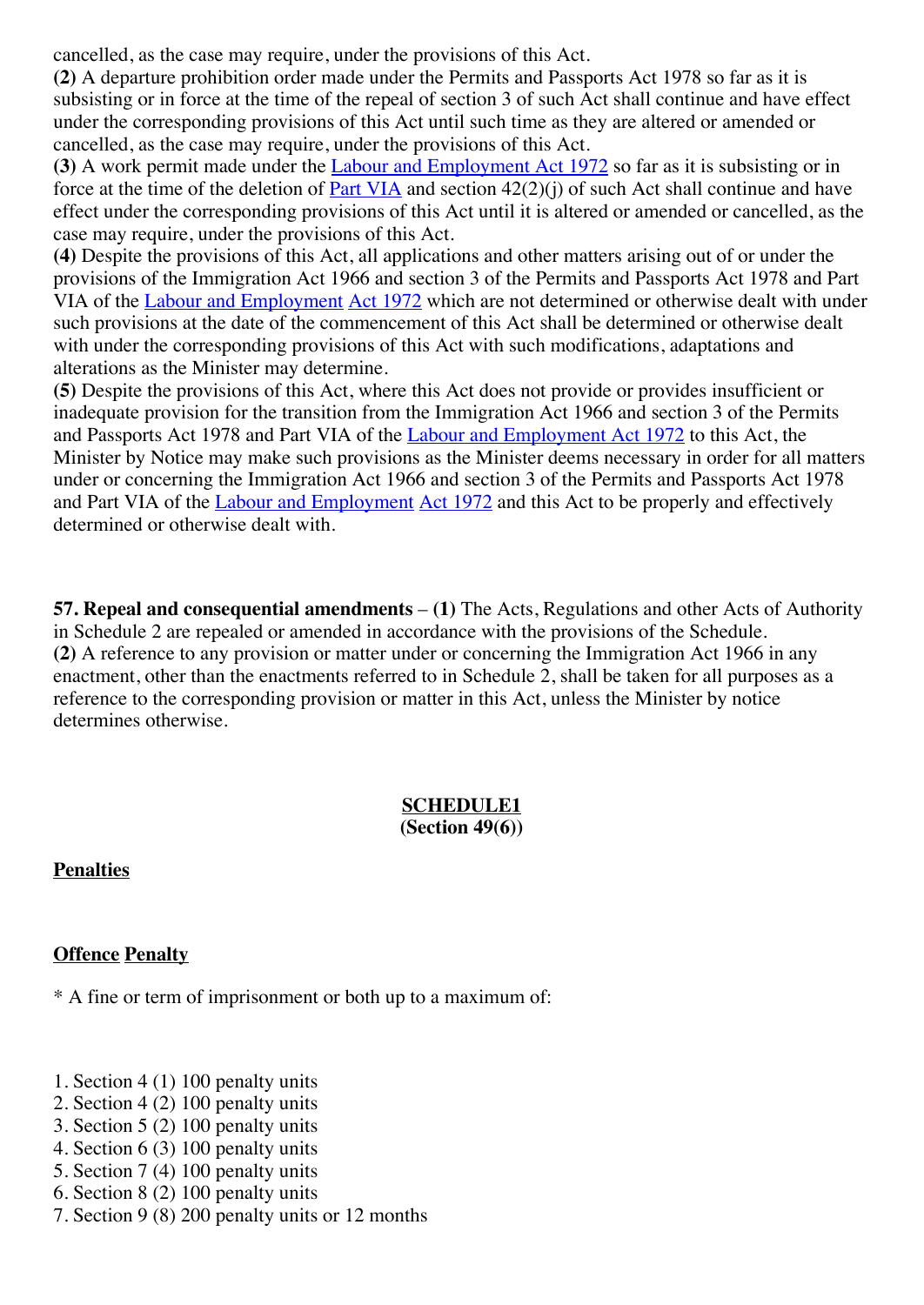imprisonment or both 8. Section 10 (3) 100 penalty units

9. Section 18 (2) 200 penalty units or 12 months

imprisonment or both 10. Section 26 (6) 100 penalty units or 6 months

imprisonment or both

11. Section 31 (1) 200 penalty units or 12

months imprisonment or both

12. Section 31 (2) 200 penalty units or 12

months imprisonment or both

13. Section 34 (5) 200 penalty units or 12

months imprisonment or both

14. Section 35 (2) 100 penalty units or 6 months

imprisonment or both 15. Section 35 (4) 100 penalty units or 6 months

imprisonment or both 16. Section 40 (5) 100 penalty units 17. Section 41 (2) 100 penalty units 18. Section 41 (3) 100 penalty units 19. Section 41 (4) 100 penalty units 20. Section 42 (5) 200 penalty units or 12

months imprisonment or both 21. Section 49 (1) 200 penalty units or 12

months imprisonment or both 22. Section 49 (2) 200 penalty units or 12

months imprisonment or both 23. Section 51 (2) 100 penalty units 24. Section 53(3) 100 penalty units

\* Note: As at the commencement of this Act a penalty unit is \$100. (This note does not form part of *Schedule 1).*

## **SCHEDULE 2**

**(Section 57 (1))**

**Enactment Extent of Amendment or**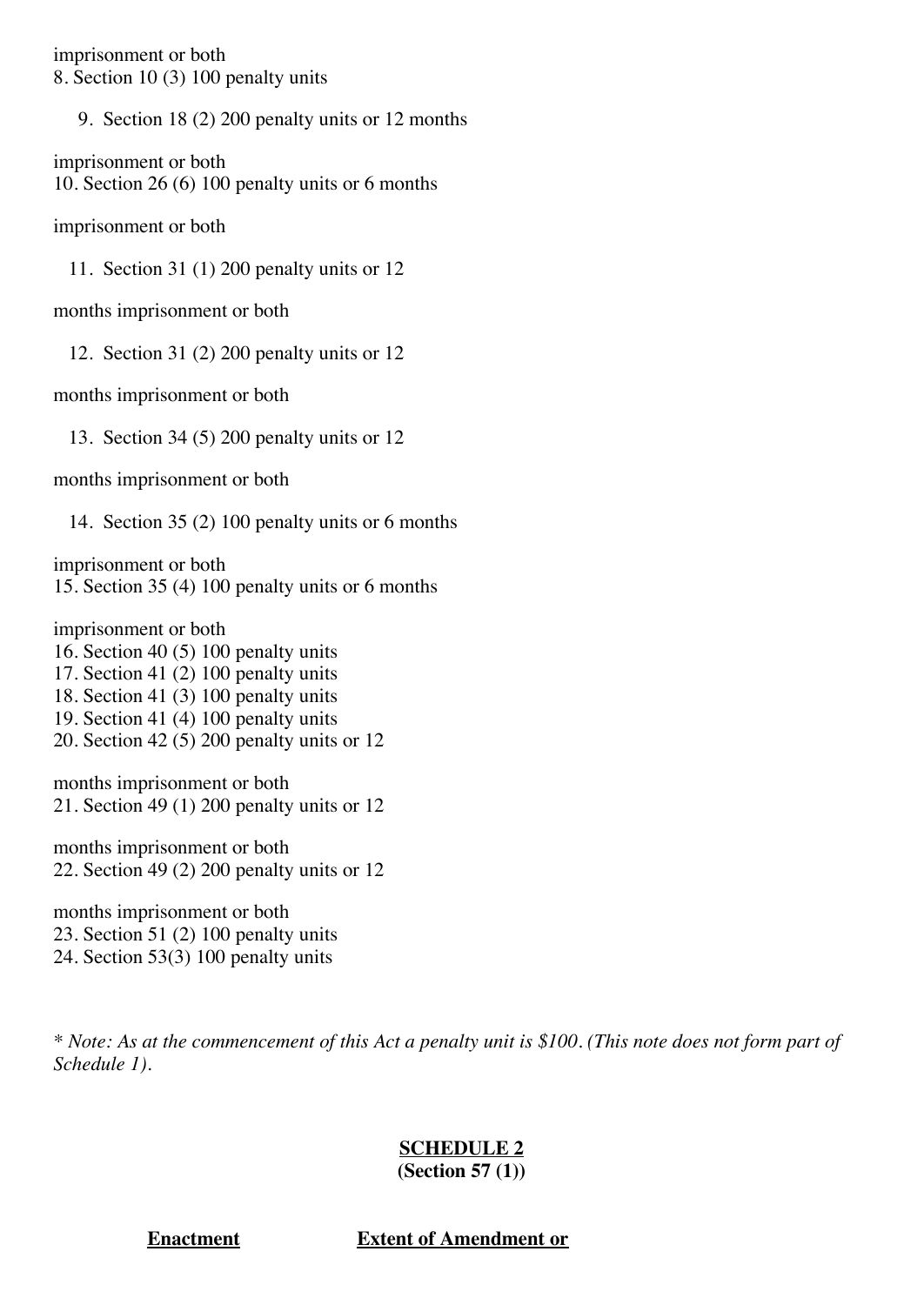|                                       | Kepeal                                                                                                                                         |
|---------------------------------------|------------------------------------------------------------------------------------------------------------------------------------------------|
| Immigration Act 1966                  | By repealing the whole<br>enactment                                                                                                            |
| <b>Labour and Employment Act 1972</b> | By deleting <b>Part VIA</b> and<br>section $42(2)(i)$                                                                                          |
| Permits and Passports Act 1978        | By deleting sections 3, 5 and<br>13(1)(a)                                                                                                      |
|                                       | By amending section $13(1)(c)$<br>by deleting the words "order"<br>made under either subsection<br>$(3)$ or subsection $(10)$ of<br>section 3" |

#### **REVISION NOTES 2008 – 2015**

This is the official version of this Act as at 31 December 2015.

This Act has been revised by the Legislative Drafting Division from 2008 to 2015 respectively under the authority of the Attorney General given under the*Revision and [Publication](http://www.paclii.org/ws/legis/consol_act/rapola2008321/) of Laws Act 2008.*

The following general revisions have been mad:

(a) Amendments have been made to conform to modern drafting styles and to use modern language as applied in the laws of Samoa

- (b) Amendments have been made to up-date references to offices, officers and statutes**.**
- (c) Insertion of the commencement date
- (d) Other minor editing has been done in accordance with the lawful powers of the Attorney General:

(i) "Every" and "any" changed to "a"

- (ii) 'shall be' changed to 'is' and 'shall be deemed' changed to 'is taken'
- (iii) "shall have" changed to "has"
- (iv) 'shall be guilty' changed to 'commits'
- (v) "notwithstanding" changed to "despite"
- (vi) "pursuant to" and "in accordance with" changed to "under"
- (vii) 'it shall be lawful' changed to 'may'